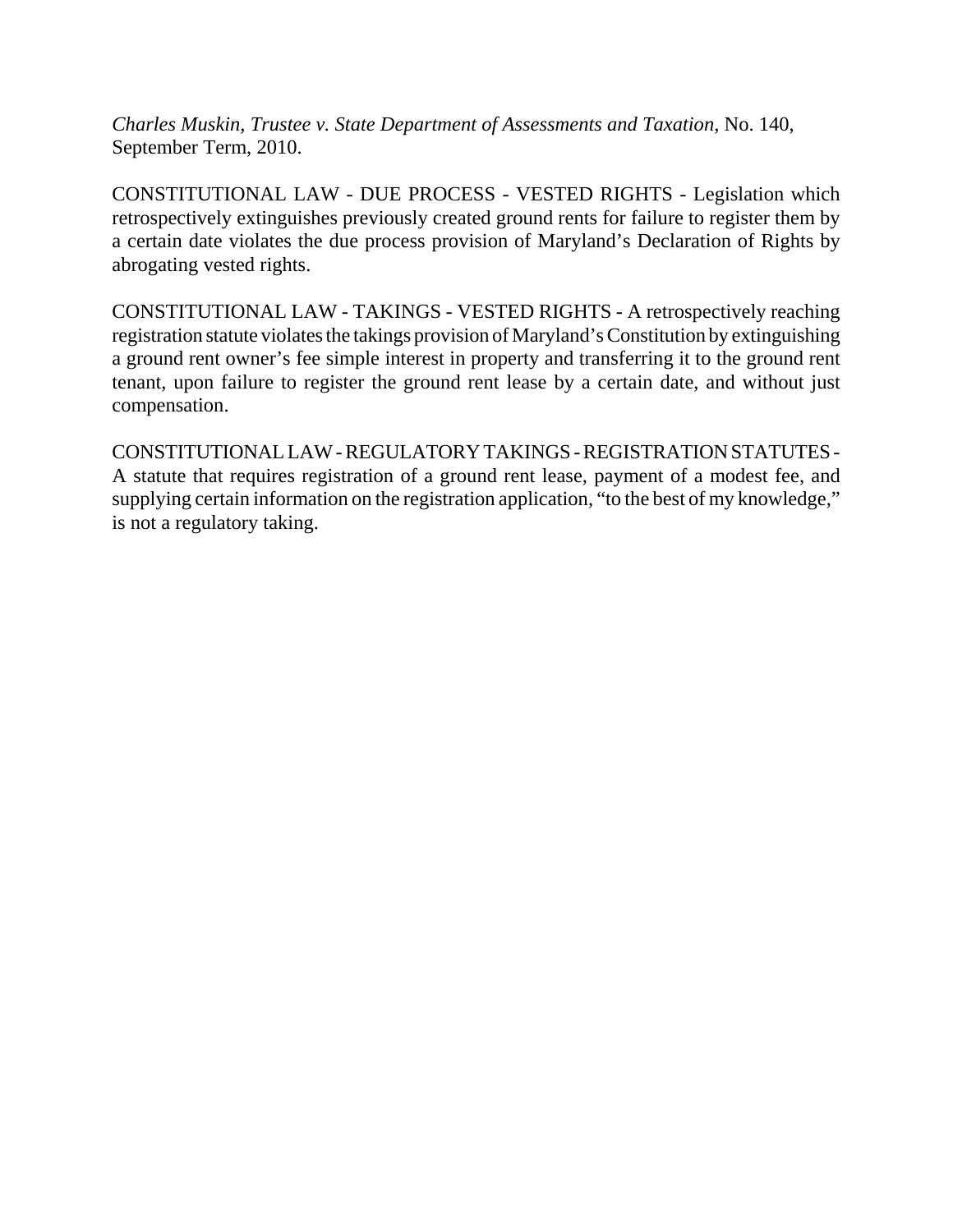Circuit Court for Baltimore City Case No. 24-C-10-004437

IN THE COURT OF APPEALS

### OF MARYLAND

No. 140

September Term, 2010

 $\overline{\phantom{a}}$ 

l

l

l

# CHARLES MUSKIN, TRUSTEE TRUSTS CREATED UNDER THE LAST WILL AND TESTAMENT OF ISRAEL BRAVERMAN

v.

### STATE DEPARTMENT OF ASSESSMENTS AND TAXATION

Bell, C.J., Harrell Battaglia Greene \*Murphy Adkins Barbera,

JJ.

Opinion by Harrell, J. Bell, C.J., and Adkins, J., dissent.

Filed: October 25, 2011

\*Murphy, J., now retired, participated in the hearing and conference of this case while an active member of this Court; after being recalled pursuant to the Constitution, Article IV, Section 3A, he also participated in the decision and adoption of this opinion.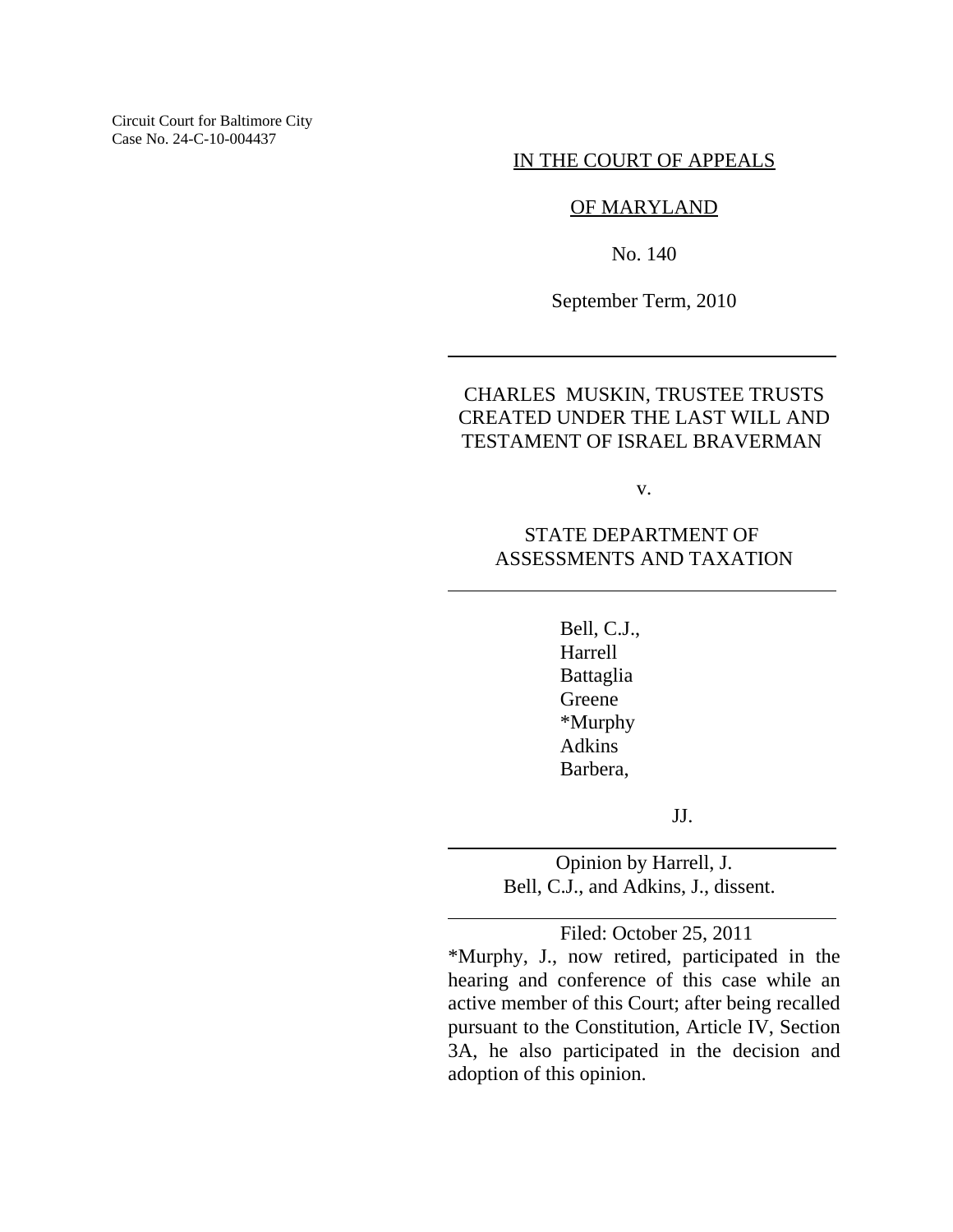Petitioner, Charles Muskin, trustee of two trusts owning ground rent leases in Baltimore City, contends that Chapter 290 of the Laws of 2007, the Ground Rent Registry Statute, is invalid under the federal and Maryland constitutions and Maryland's Declaration of Rights. Chapter 290 was enacted by the General Assembly in response to media attention and public interest in perceived problems with the ground rent system in Maryland. The statute requires Respondent, the State Department of Assessments and Taxation ("SDAT"), to maintain an online registry of ground rent leases and, if a ground lease holder failed to register the property with SDAT by the statutory deadline, to issue an extinguishment certificate transferring the reversionary interest from the ground lease holder to the ground rent tenant. Although we shall assume, for the sake of discussion, that Chapter 290 would pass analytical muster according to the United States Constitution and relevant federal cases, Maryland's Constitution, Declaration of Rights, and long standing relevant case law provide specific prohibitions on the retrospective application of statutes that lead to the abrogation of vested rights and the taking of property without just compensation. For reasons that we shall elaborate, we hold that the extinguishment and transfer provisions of Chapter 290 are invalid under Maryland law. The registration requirements of the statute, however, survive Muskin's challenge. Accordingly, the judgment of the Circuit Court for Baltimore City, which upheld generally the statute through its grant of the SDAT's motion for summary judgment and denial of Muskin's motion for summary judgment, shall be vacated and we shall remand the case for entry of a declaratory judgment and issuance of an injunction consistent with the views expressed in this opinion.

**I.** Factual and Legal Background.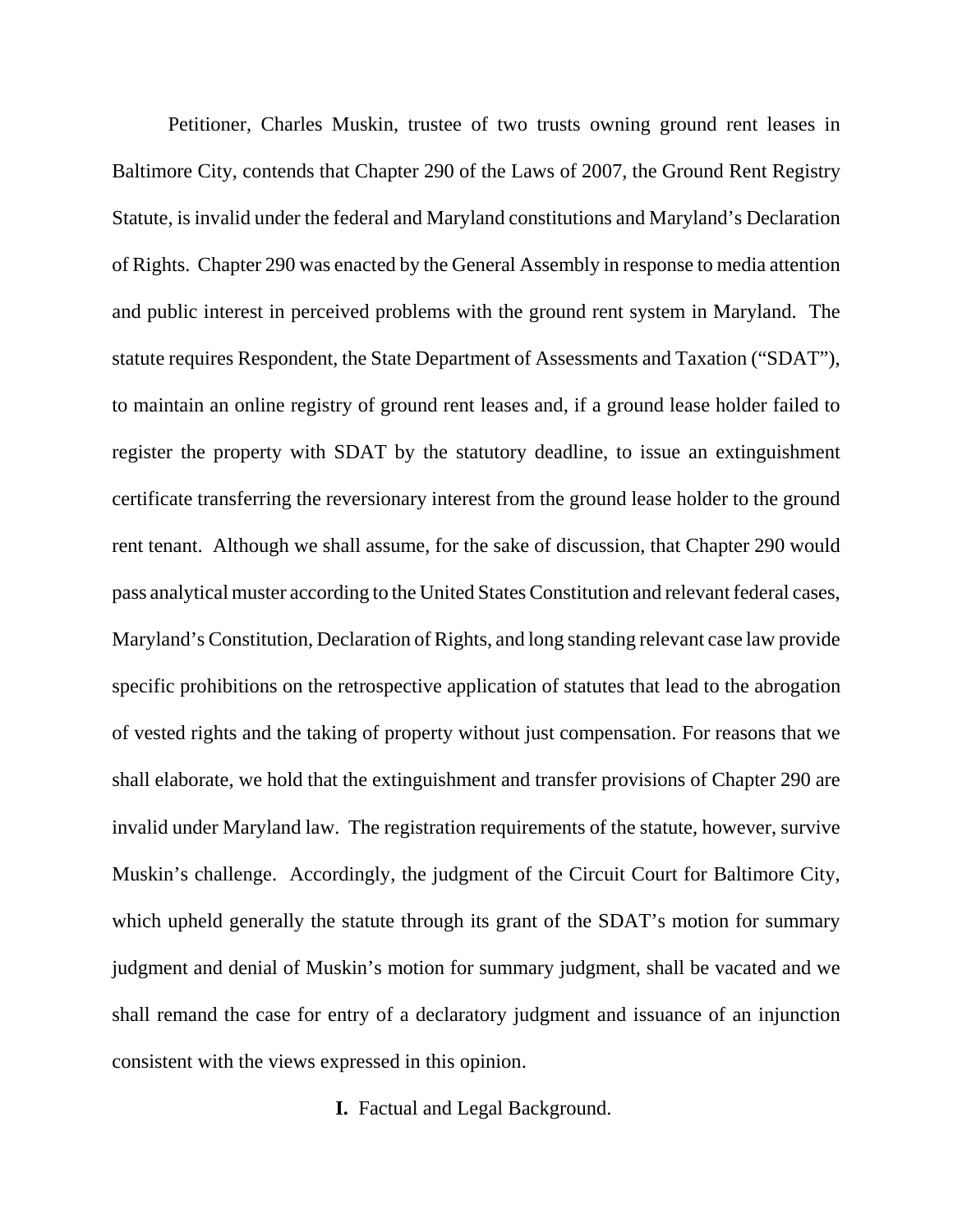Petitioner, Charles Muskin ("Muskin"), is the trustee of two trusts owning 300 ground rent leases located in Baltimore City. A ground rent lease, common in Baltimore City, is a renewable 99 year lease where the fee simple owner of a property receives an annual or semiannual payment ("ground rent") and retains the right to re-enter the property and terminate the lease if the leaseholder fails to pay. *Kolker v. Biggs*, 203 Md. 137, 141, 99 A.2d 743, 745 (1953). The fee simple owner retains a real property right in the land, but the leaseholder's interest is governed by the law of personalty. *Id.*

Ground rent leases have a mixed history in Maryland, with proponents focusing on the tradition and importance of ground rental income, and critics focusing on anecdotal examples of homeowners being evicted for failure to pay a relatively small amount of ground rent and the complicated system for administering ground rent leases.<sup>1</sup> In response to media publicity in 2006 regarding perceived problems in the ground rent system, the Maryland General Assembly passed Chapter 290 of the Laws of 2007, which required the SDAT to create and maintain an online registry of properties subject to ground leases. Maryland Code (1974, 2010 Repl. Vol.) Real Property Article, §8-703(a). Chapter 290 was designed to create a centralized registry where ground rent tenants could find easily for their properties the amount of ground rent owed, the ground rent due date, the ground rent payee, and the

<sup>1</sup> *See Kolker v. Biggs*, 203 Md. 137, 141, 99 A.2d 743, 745 (1953) (noting that "Long ago it was found that Maryland's unique system of ground rent leases had resulted in the complication of many legal titles.")

In 2006, the Baltimore Sun newspaper ran a series of articles profiling several personal anecdotes of extreme ground rent lawsuits, certain profiteering ground rent owners, and seemingly unfair ejectments.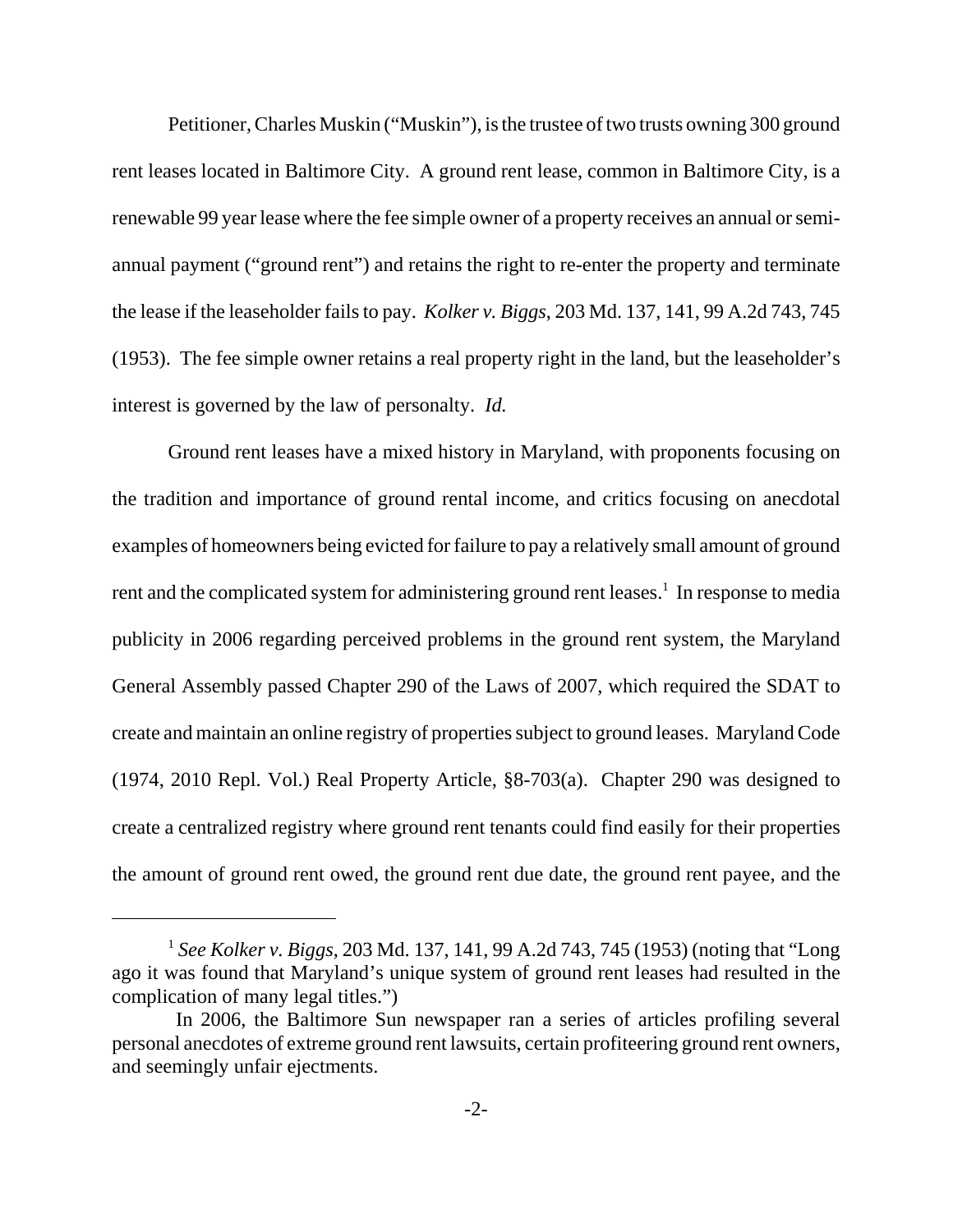address to whom the rents could be sent. This registry sought to prevent predatory ejectments by protecting tenants against unintentional default. The new statute required ground rent holders to complete and submit a form<sup>2</sup> and registration fee<sup>3</sup> to the SDAT by 30 September 2010. Maryland Code (1974, 2010 Repl. Vol.) Real Property Article, §§ 8-704 and 8-707(a). If a ground rent owner failed to register by the deadline, the new statute mandated that

> the reversionary interest of the ground lease holder under the ground lease is extinguished and the ground rent is no longer payable to the ground lease holder. The extinguishment of the ground lease is effective to conclusively vest a fee simple title in the leasehold tenant, free and clear of any and all right, title, or interest of the ground lease holder, any lien of a creditor of the ground lease holder . . . .

Maryland Code (1974, 2010 Repl. Vol.) Real Property Article, §8-708(a)(c). The session

law

did not contain a severability clause.

Petitioner Muskin did not register the trusts' ground rent leases with the SDAT by the

 $2^2$  The form requires ground rent holders to provide the SDAT with the premise address and tax identification number of the property for which the ground lease was created, the name and address of the ground lease holder, the name and address of the leasehold tenant, the name and address of the person to whom the ground rent payment is sent, the amount and payment dates of the ground rent installments (to the best of the ground lease holder's knowledge), a statement of the range of years in which the ground lease was created, and the liber and folio information for the current ground rent deed of record.

<sup>&</sup>lt;sup>3</sup> The registration fee for a ground lease, per ground lease holder, is \$10 for the first ground lease; and for each additional ground lease: \$3 before 1 October 2008, \$4 on or after 1 October 2008 and before 1 October 2009, and \$5 on or after 1 October 2009. Maryland Code (1974, 2010 Repl. Vol.) Real Property Article, § 8-703(c).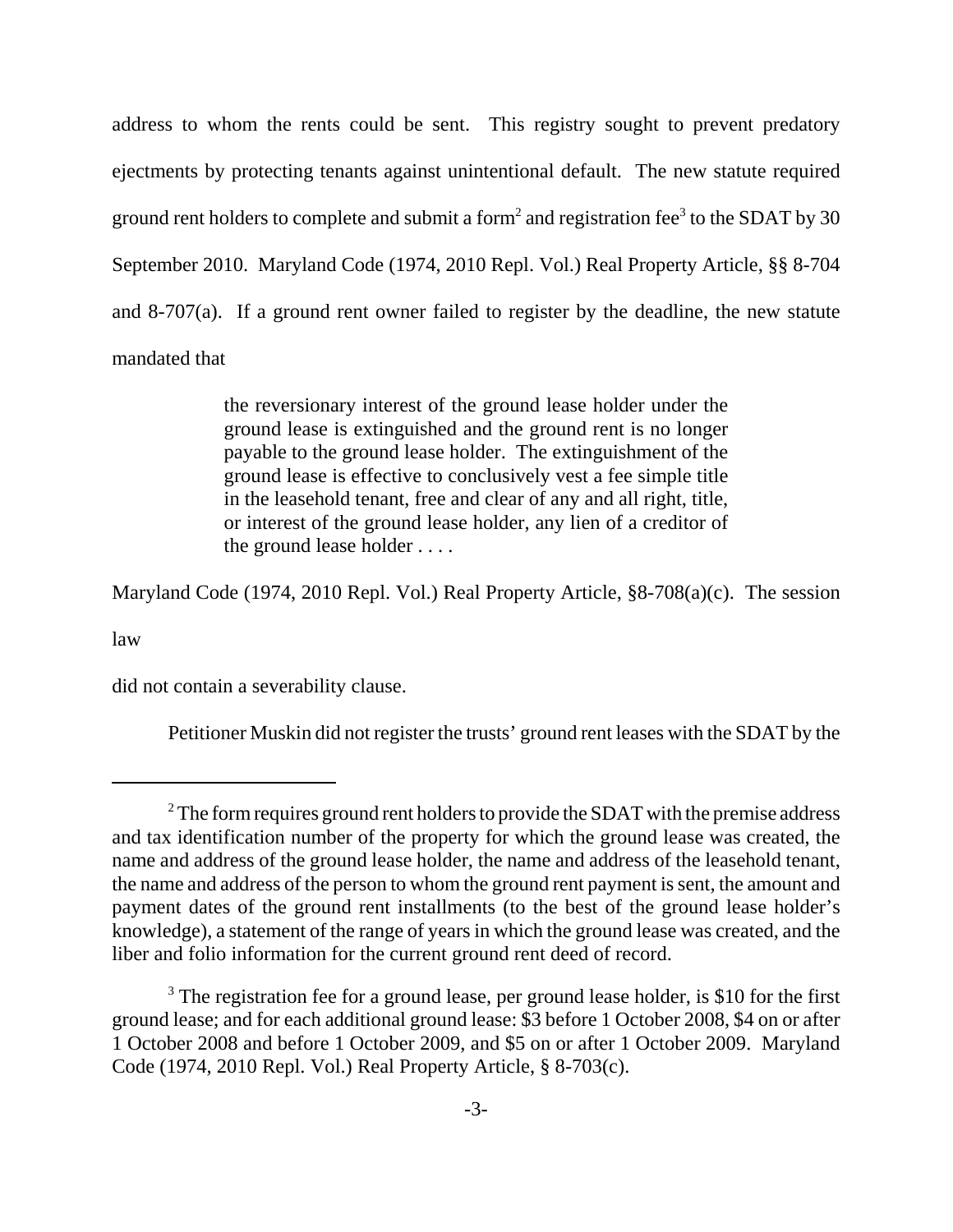deadline, filing instead an action in the Circuit Court for Anne Arundel County requesting a declaratory judgment that Chapter 290 was unconstitutional<sup>4</sup> and an injunction prohibiting the SDAT from issuing extinguishment certificates regarding the trusts' ground leases. The action was transferred to the Circuit Court for Baltimore City and a hearing was held on 6 October 2010. In a written opinion issued 25 October 2010, the Circuit Court denied Muskin's motion for summary judgment, granted the SDAT's summary judgment motion, and issued a declaratory judgment stating that Chapter 290 was constitutional under the United States and Maryland Constitutions. The Circuit Court based its rulings primarily on *United States v. Locke*, 471 U.S. 84, 105 S. Ct. 1785, 85 L. Ed. 2d 64 (1985), and *Texaco, Inc. v. Short*, 454 U.S. 516, 102 S. Ct. 781, 70 L. Ed. 2d 738 (1982), concluding that:

> Chapter 290 is not a retroactive abrogation of vested property rights because, *inter alia*, it does not operate retroactively. Chapter 290 requires ground lease holders to register their ground leases with the Department, and conditions their continued maintenance of that interest on compliance. Further, Chapter 290 does not retroactively create or eliminate property rights, but instead, prospectively conditions the continued ownership of ground rents on compliance with the requirement of registration. As a result, Chapter 290 does not violate the takings clauses of both the United States and the Maryland Constitutions.

> Further, Chapter 290 does not violate the Equal Protection Clause because it is rationally related to legitimate government interests. This Court finds that the registration requirement of Chapter 290 is rationally related to legitimate governmental

<sup>4</sup> Muskin asserted that Chapter 290 violated Articles 19 and 24 of the Maryland Declaration of Rights, Article III, § 40 of the Maryland Constitution, and the United States Constitution's Contract Clause, 5<sup>th</sup> Amendment, and 14<sup>th</sup> Amendment,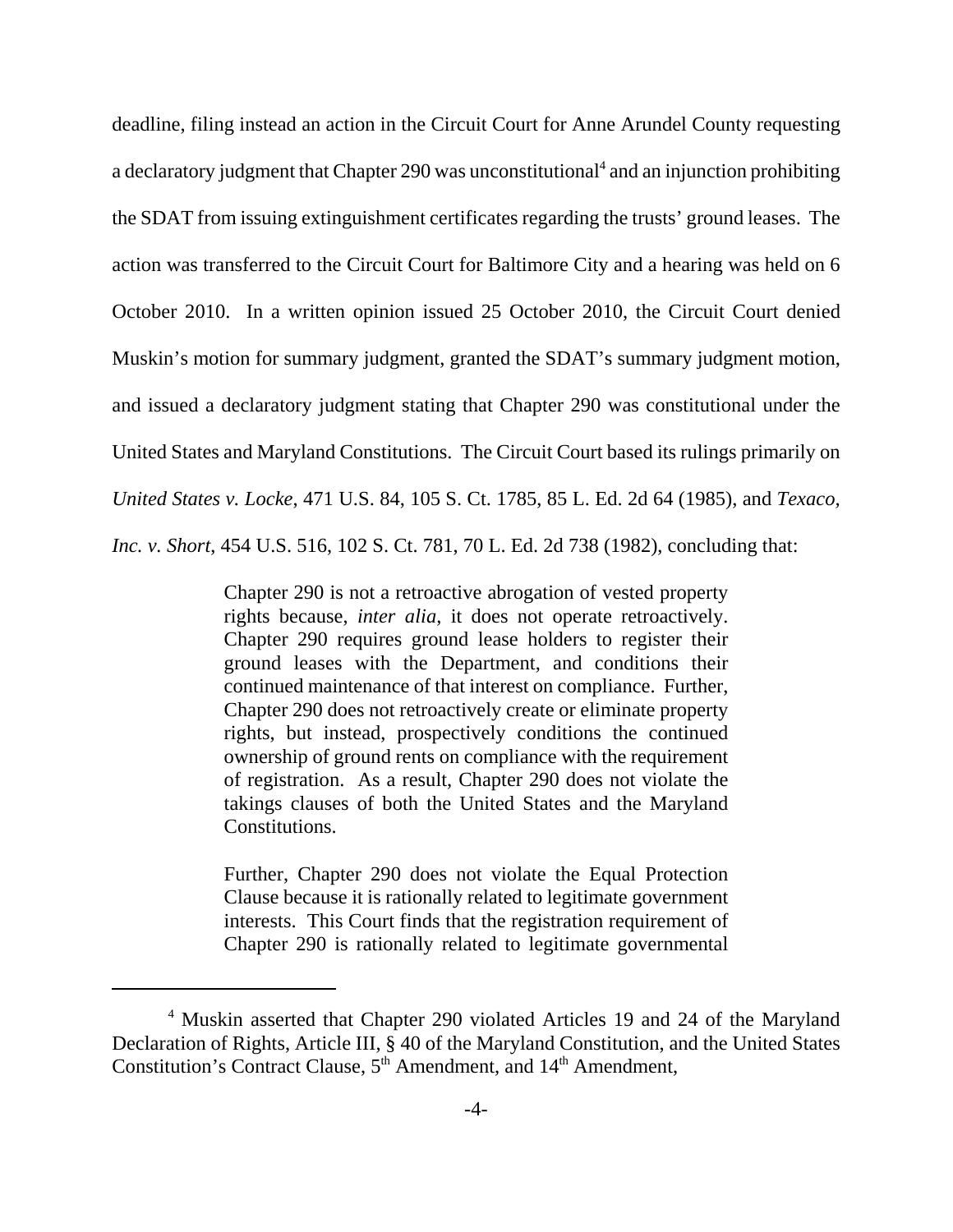interests in fixing the ground rent system. Lastly, on this record, this Court finds that the Plaintiff has not provided any basis for concluding that Chapter 290 was enacted in an arbitrary or capricious way, or that it lacked a rational basis.

Petitioner filed an appeal to the Court of Special Appeals and subsequently a petition

for writ of certiorari to us. We granted his petition and issued our writ, *see Muskin v. State*

*Dep't of Tax'n*, 418 Md. 190, 13 A.3d 798 (2011), before the intermediate appellate court

decided the appeal, to consider the following questions:

1) Does the Ground Rent Registry Statute . . . violate the federal or state constitutions, or the Maryland Declaration of Rights, by . . . extinguishing vested property and contract rights, by transferring property and contract rights to a third person without compensation, by violating the Contracts Clause, by violating due process and equal protection rights, or by being arbitrary?

2) Did the lower court err in granting summary judgment when Petitioner alleged facts supporting its claim that the Ground Rent Registry Statute process is so unreasonably harsh and costly that it deprives the Trusts in particular, and ground rent owners in general, of the value of their property?

We hold as a matter of law that (1) the extinguishment and transfer provisions of Chapter

290, the Ground Rent Registry Statute, are unconstitutional under Maryland's Declaration

of Rights and Constitution; and (2) the registration requirements are constitutional under

federal and Maryland constitutional principles.<sup>5</sup> Accordingly, we reverse the judgment of

 $<sup>5</sup>$  Although there is not an express severability provision in Chapter 290, we hold only</sup> the extinguishment and transfer provisions, currently codified in Maryland Code (1974, 2010 Repl. Vol.) Real Property Article, §8-708, to be unconstitutional. We have held that, even in the absence of an express severability clause in legislation that is found defective in some (continued...)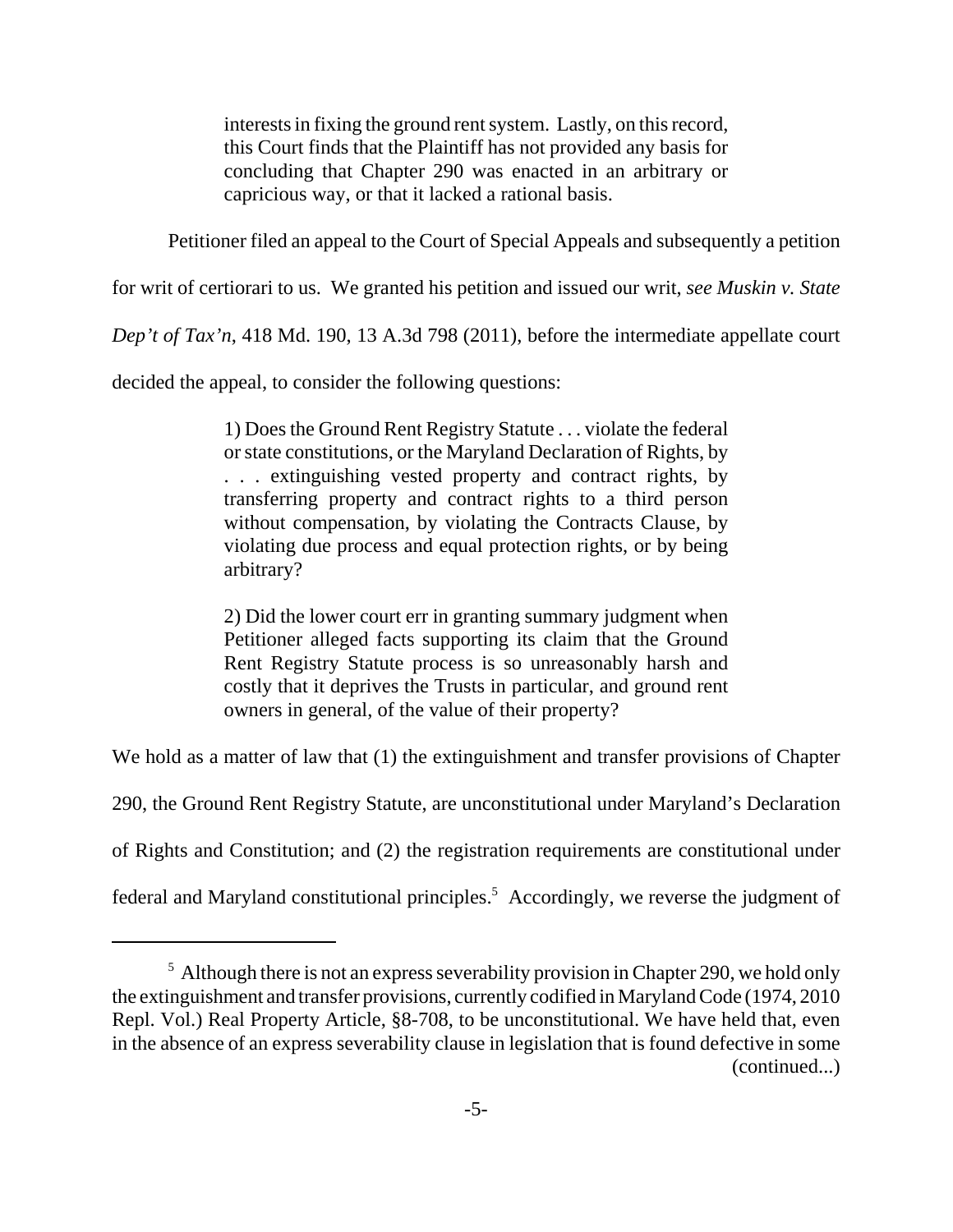the Circuit Court for Baltimore City, and remand the case to it with directions to grant the parties' competing motions for summary judgment in part and deny them in part, and for entry of a declaratory judgment and issuance of an injunction, in a manner consistent with the views expressed in this opinion.

# **II.** Relevant Standards of Judicial Scrutiny Concerning the Trial Court's Action on Motions for Summary Judgment.

Whether a circuit court's grant of summary judgment is proper in a particular case is a question of law, subject to a non-deferential review on appeal. *Conaway v. Deane*, 401 Md. 219, 243, 932 A.2d 571, 584 (2007); *Charles Cnty. Comm'rs v. Johnson*, 393 Md. 248, 263, 900 A.2d 753, 762 (2006). As such, in reviewing a grant of summary judgment, we review independently the record to determine whether the parties generated a dispute of material fact and, if not, whether the moving party was entitled to a judgment as a matter of law. *Charles Cnty. Comm'rs*, 393 Md. at 263, 900 A.2d at 762. We review the record in the light most favorable to the non-moving party and construe any reasonable inferences that may be drawn from the well-pled facts against the moving party. *Conaway*, 401 Md. at 243, 932 A.2d at 585. Here, neither Muskin nor the SDAT has argued that any of the facts are in

 $5$ (...continued)

severable part, there "is a strong presumption that if a portion of an enactment is found to be invalid, the intent is that such portion be severed." *Bd. v. Smallwood*, 327 Md. 220, 245, 608 A.2d 1222, 1234 (1992); *see also Balt. v. Stuyvesant Ins. Co.*, 226 Md. 379, 390, 174 A.2d 153, 158 - 59 (1961) (finding that "[i]t is the duty of a court to separate the valid from the invalid provisions of an ordinance, so long as the valid portion is independent and severable from that which is void."). The remaining portion of Chapter 290, including the registration process and online registry, may remain in effect and provide some remedy to a threshold problem perceived by the General Assembly.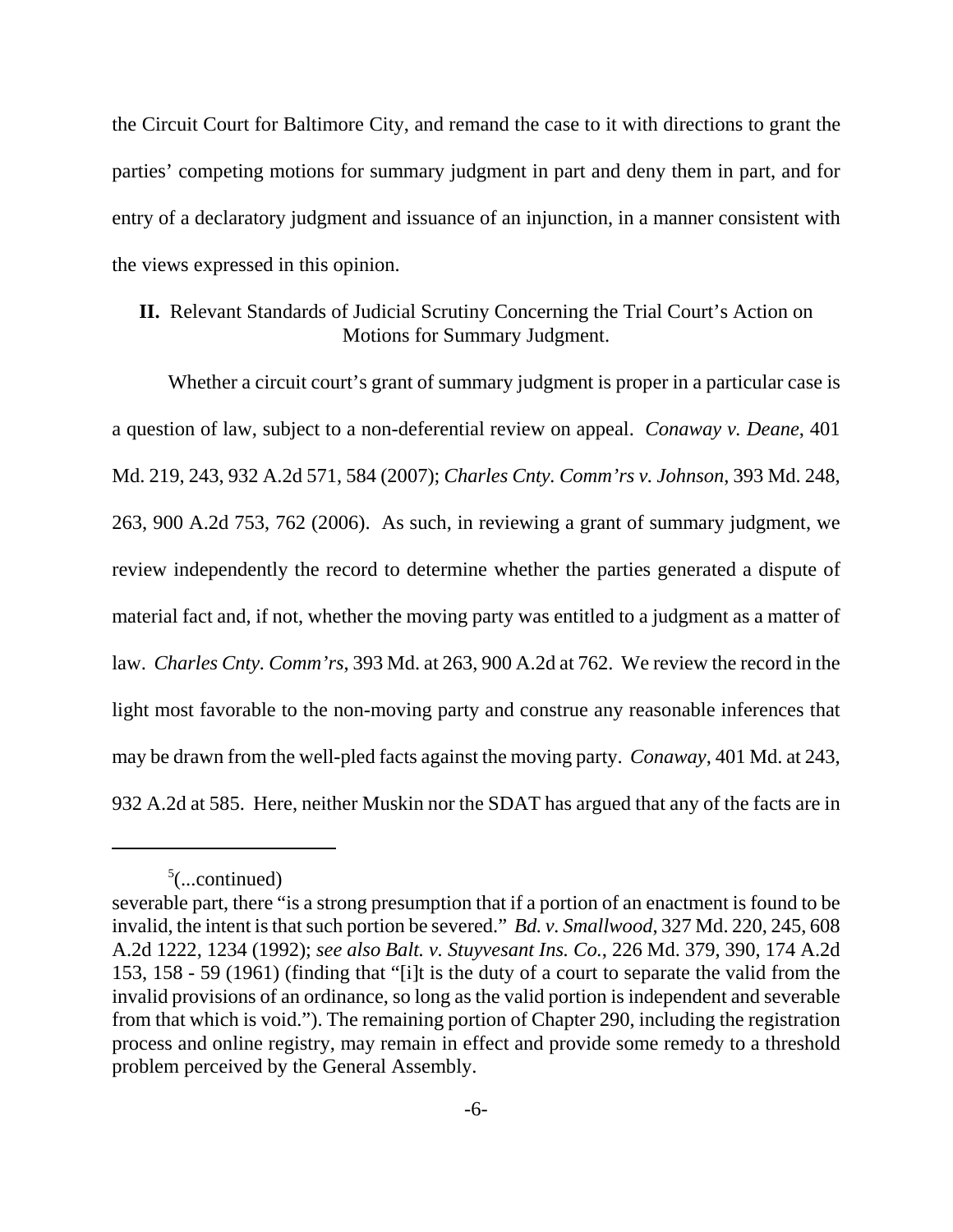dispute; therefore it was proper for the trial court to make a decision on the parties' motions for summary judgment.

# **III.** Maryland Constitutional Protections for Vested Rights.<sup>6</sup>

Together, Maryland's Declaration of Rights and Constitution prohibit the retrospective reach of statutes that would have the effect of abrogating vested rights. *Dua*

*v. Comcast Cable of Md. Inc.*, 370 Md. 604, 630 n.9, 805 A.2d 1061, 1076 n.9 (2002).

[e]ven with respect to vested property rights, a legislature generally has the power to impose new regulatory constraints on the way in which those rights are used, or to condition their continued retention on performance of certain affirmative duties. As long as the constraint or duty imposed is a reasonable restriction designed to further legitimate legislative objectives, the legislature acts within its powers in imposing such new constraints or duties.

*Locke*, 471 U.S. at 104, 105 S. Ct. at 1797, 85 L. Ed. 2d at 82. As in *Texaco*, this statute was not a "taking" of private property because the abrogation of rights was due to the owner's neglect. *Locke*, 471 U.S. at 107, 105 S. Ct. at 1799, 85 L. Ed. 2d 84. We assume, for the purposes of this opinion, that the holdings in *Texaco* and *Locke* would apply similarly to Chapter 290, and the statute would pass muster under federal constitutional law scrutiny.

<sup>6</sup> The SDAT contends that Chapter 290 is valid under federal law. In *Texaco, Inc. v. Short*, 454 U.S. 516, 518 - 19, 102 S. Ct. 781, 786, 70 L. Ed. 2d 738, 744 (1982), the Supreme Court upheld an Indiana law that extinguished interests in coal, oil, or gas that had not been used for twenty years and reverted the interest back to the original owner. The Court relied on previous decisions where it "upheld the power of the State to condition the retention of a property right upon the performance of an act within a limited period of time." *Texaco*, 454 U.S. at 529, 102 S. Ct. at 792, 70 L. Ed. 2d at 750. Further, the Court found that there was no "taking" of private property because there was no requirement "to compensate the owner for the consequences of his own neglect." *Texaco*, 454 U.S. at 530, 102 S. Ct. at 793, 70 L. Ed. 2d at 751. In *United States v. Locke*, 471 U.S. 84, 105 S. Ct. 1785, 85 L. Ed. 2d 64 (1985), the Supreme Court upheld a federal law that required holders of unpatented mineral rights to make annual filings, or else forfeit their interest in federal land. The Court stated that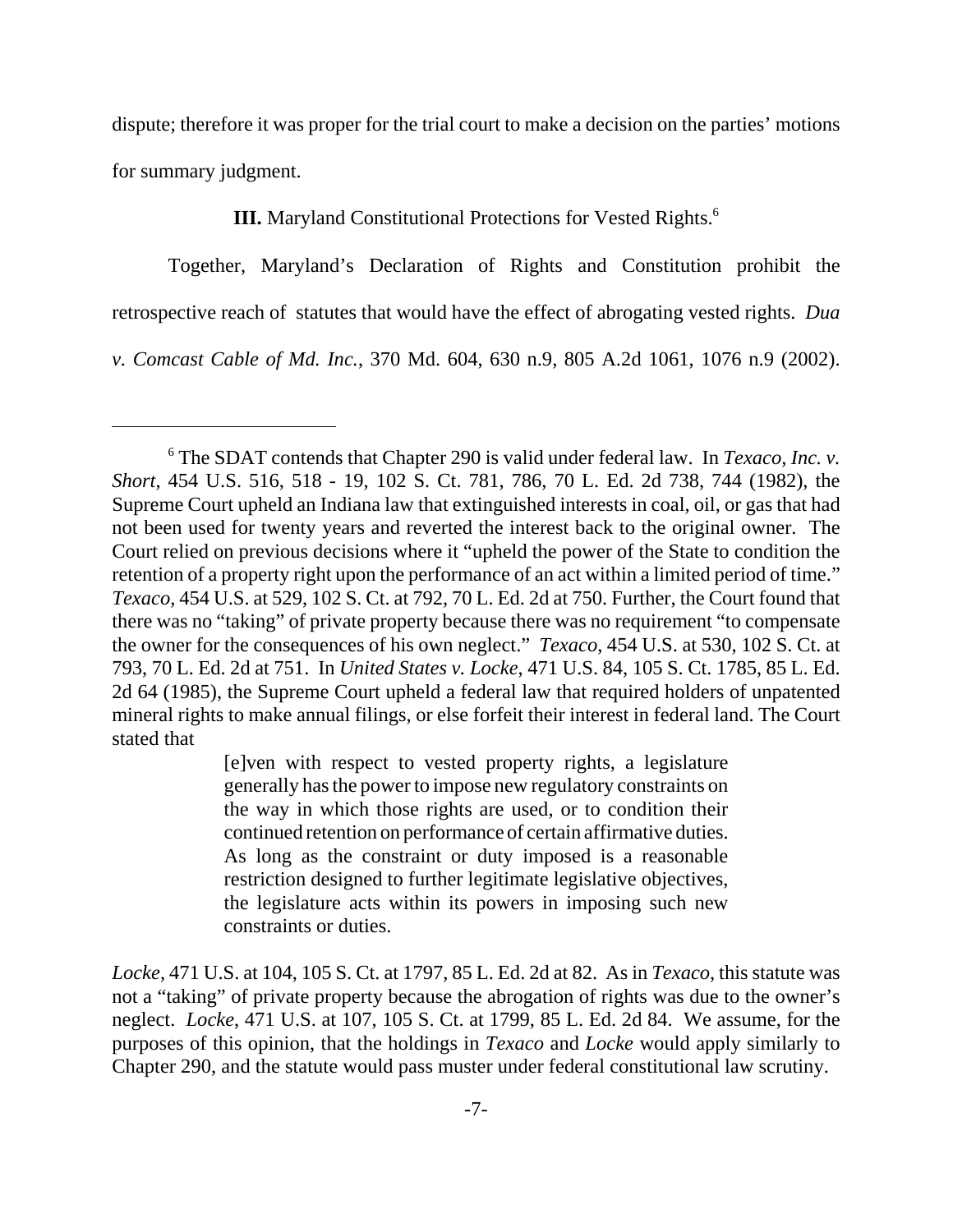Article 24 of the Maryland Declaration of Rights, guaranteeing due process of law, and Article III, § 40 of the Maryland Constitution,<sup>7</sup> prohibiting governmental taking of property without just compensation, have been shown, through a long line of Maryland cases, to prohibit the retrospective reach of statutes that would result in the taking of vested property rights. *See Dua*, 370 Md. at 604, 805 A.2d at 1061 and cases therein. While generally the Maryland Declaration of Rights and Constitution are read *in pari materia* with their federal constitutional counterparts, this Court made clear in *Dua* that, under some circumstances, Maryland law may impose greater limitations (or extend greater protections) than those prescribed by the United States Constitution's analog provisions. *Dua*, 370 Md. at 621, 805 A.2d at 1071. In those instances, federal cases interpreting the federal constitutional provisions are treated merely as potentially persuasive authority by a Maryland court interpreting the Maryland Declaration of Rights and Constitution. *Id.* This is one of those instances. As was done in *Dua*, our decision in the present case is guided by the stare decisis principles of relevant Maryland case law interpreting the Maryland Constitution, rather than relying on non-binding federal authorities interpreting reputedly analogous federal constitutional provisions. *Dua*, 370 Md. at 623, 805 A.2d at 1072.

 $7$  Article 24 of the Maryland Declaration of Rights states: "Article 24. Due Process. "That no man ought to be taken or imprisoned or disseized of his freehold, liberties or privilege, or outlawed, or exiled, or in any manner, destroyed, or deprived of his life, liberty or property, but by the judgment of his peers, or by the Law of the land."

Article III, § 40 of the Maryland Constitution states: "Section 40. Eminent domain. "The General Assembly shall enact no Law authorizing private property, to be taken for public use, without just compensation, as agreed upon between the parties, or awarded by a Jury, being first paid or tendered to the party entitled to such compensation."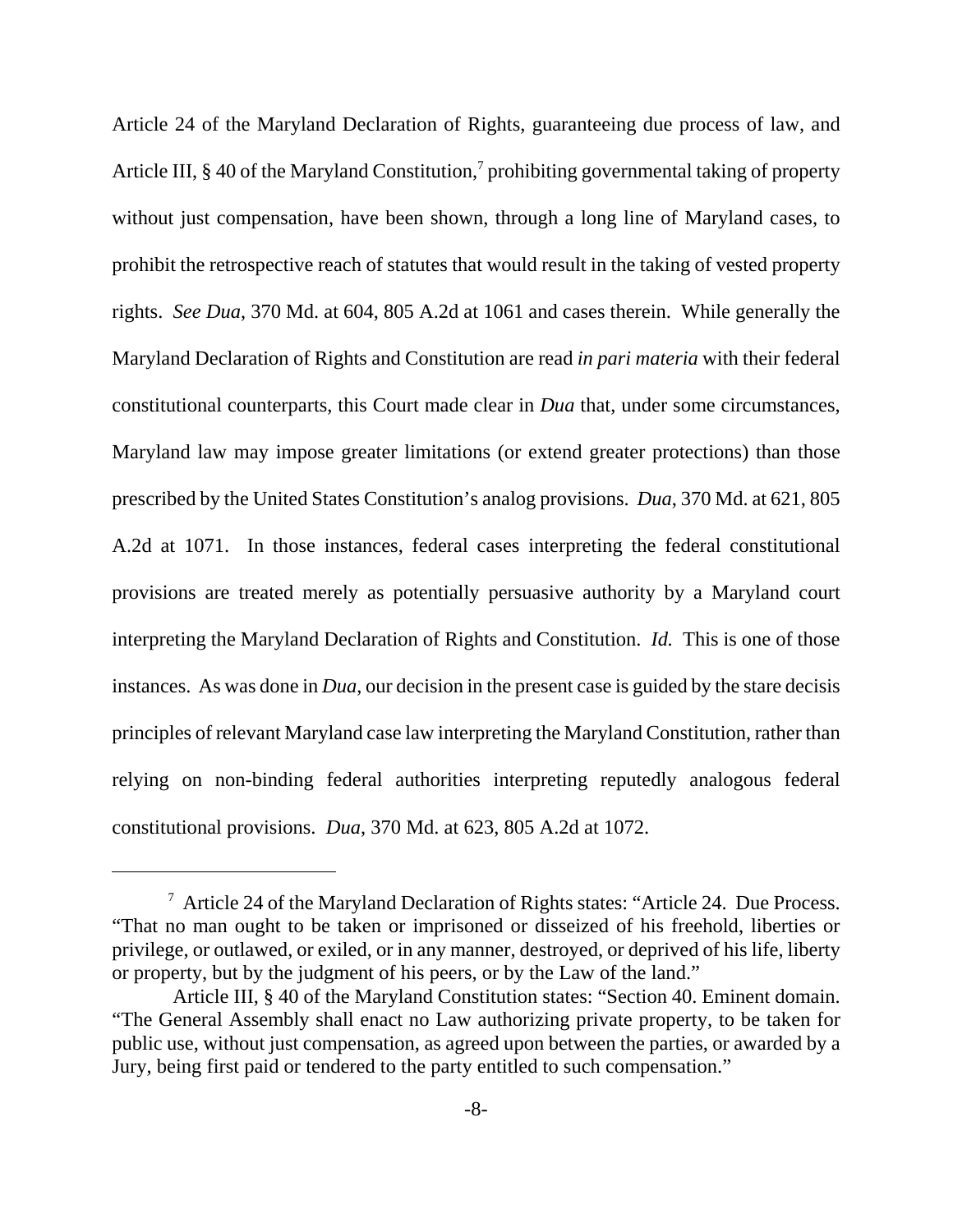Our holding in *Dua* applies completely to the questions presented in the present case. We said there that

> [i]t has been firmly settled by this Court's opinions that the Constitution of Maryland prohibits legislation which retroactively abrogates vested rights. No matter how "rational" under particular circumstances, the State is constitutionally precluded from abolishing a vested property right or taking of a person's property and giving it to someone else.

*Id.* To determine whether Chapter 290 is constitutional under Maryland law, we evaluate whether the statute purports to apply retrospectively and abrogates a vested right or takes property without just compensation.<sup>8</sup> If a retrospectively-applied statute is found to abrogate vested rights or takes property without just compensation, it is irrelevant whether the reason for enacting the statute, its goals, or its regulatory scheme is "rational." *Id.* (stating that the relevant standard for determining whether a retrospective statute is constitutional is "whether the vested rights are impaired and *not* whether the statute has a rational basis." (emphasis in original)).

## **A**. Does Chapter 290 Operate Retrospectively?

Retrospective statutes are those "acts which operate on transactions which have occurred or rights and obligations which existed before passage of the act." *Langston v.*

<sup>&</sup>lt;sup>8</sup> Statutes have been found unconstitutional under the Maryland Declaration of Rights and Constitution for violating due process, the takings clause, or both. We said in *Dua v. Comcast Cable of Md.*, 370 Md. 604, 630, 805 A.2d 1061, 1076 (2002), a "statute having the effect of abrogating a vested property right, and not providing for compensation, does 'authorize private property, to be taken . . ., without just compensation' (Article III, § 40). Concomitantly, such a statute results in a person or entity being 'deprived of his . . . property' contrary to 'the law of the land' (Article 24)."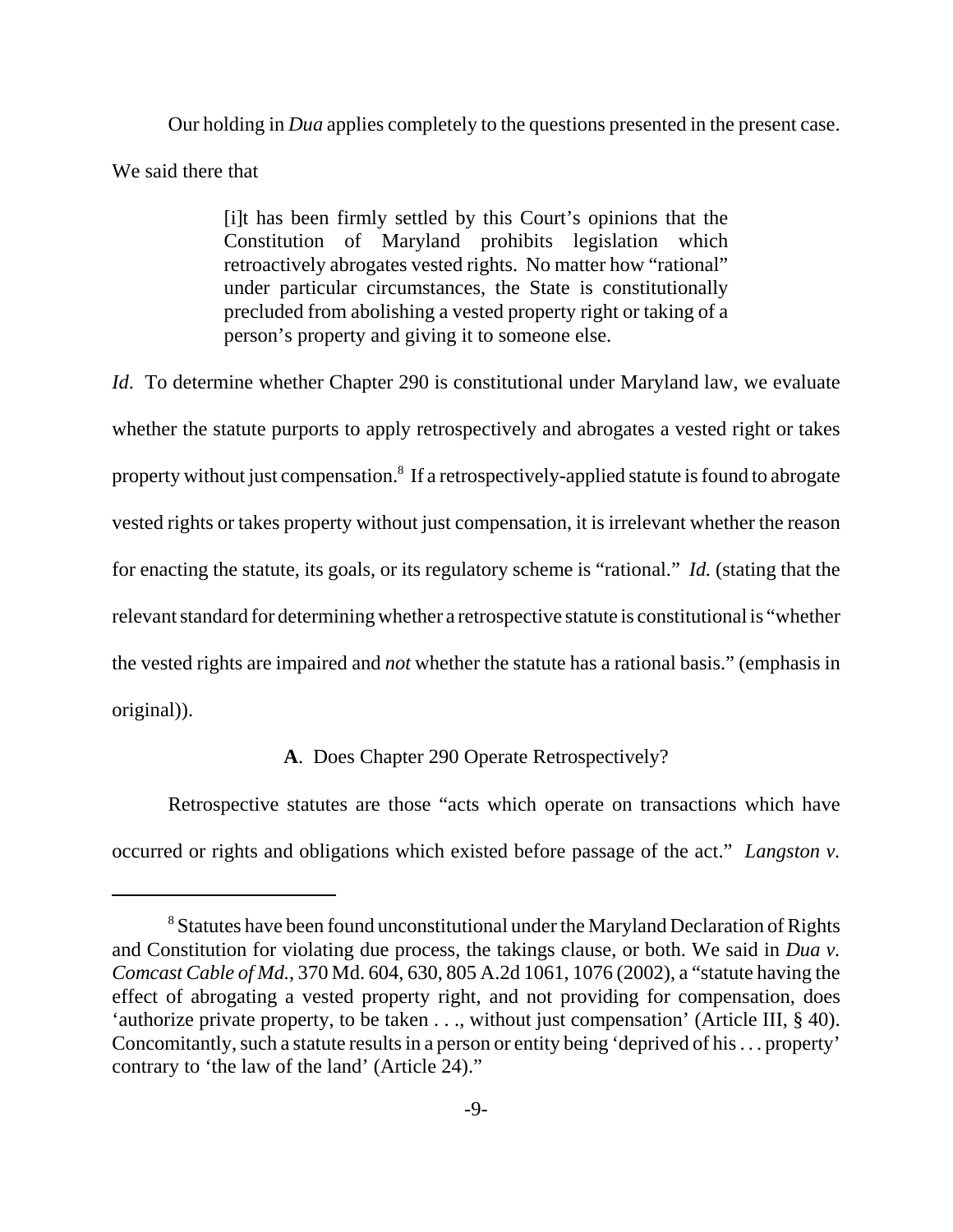*Riffe*, 359 Md. 396, 406, 754 A.2d 389, 394 (2000). Retrospective statutes that abrogate vested rights are unconstitutional generally in Maryland; however, as we said in *John Deere Const. & Forestry Co. v. Reliable Tractor, Inc.*, 406 Md. 139, 147, 957 A.2d 595, 599 (2008), "this Court has only provided limited analysis of what constitutes a retrospective application of a statute." In *John Deere*, we explained that necessarily there is no bright line rule for determining what constitutes retrospective application, but opined nonetheless that retrospective statutes are those that "would impair rights a party possessed when he acted, increase a party's liability for past conduct, or impose new duties with respect to transactions already completed." 406 Md. at 147, 957 A.2d at 599 (citing *Landgraf v. USI Film Prods.*, 511 U.S. 244, 269, 114 S. Ct. 1483, 1499, 128 L. Ed. 2d 229, 254 (1994)). In *John Deere*, we adopted the Supreme Court's *Landgraf* factors analysis for retrospectivity that evaluates "fair notice, reasonable reliance, and settled expectations" to determine "the nature and extent of the change in law and the degree of connection between the operation of the new rule and a relevant past event." *Landgraf*, 511 U.S. at 270, 114 S. Ct. at 1499, 128 L. Ed. 2d at 255.

Applying the *Landgraf* model to the present case, fair notice is satisfied by the reasonable time period between enactment of Chapter 290 in 2007 and the registration deadline of 30 September 2010. Despite providing fair notice, however, Chapter 290 impacts impermissibly the reasonable reliance and settled expectations of ground rent owners by virtue of its extinguishment and transfer features as the consequences for non-registration (or untimely registration) of ground rents. The unique form of property represented by a ground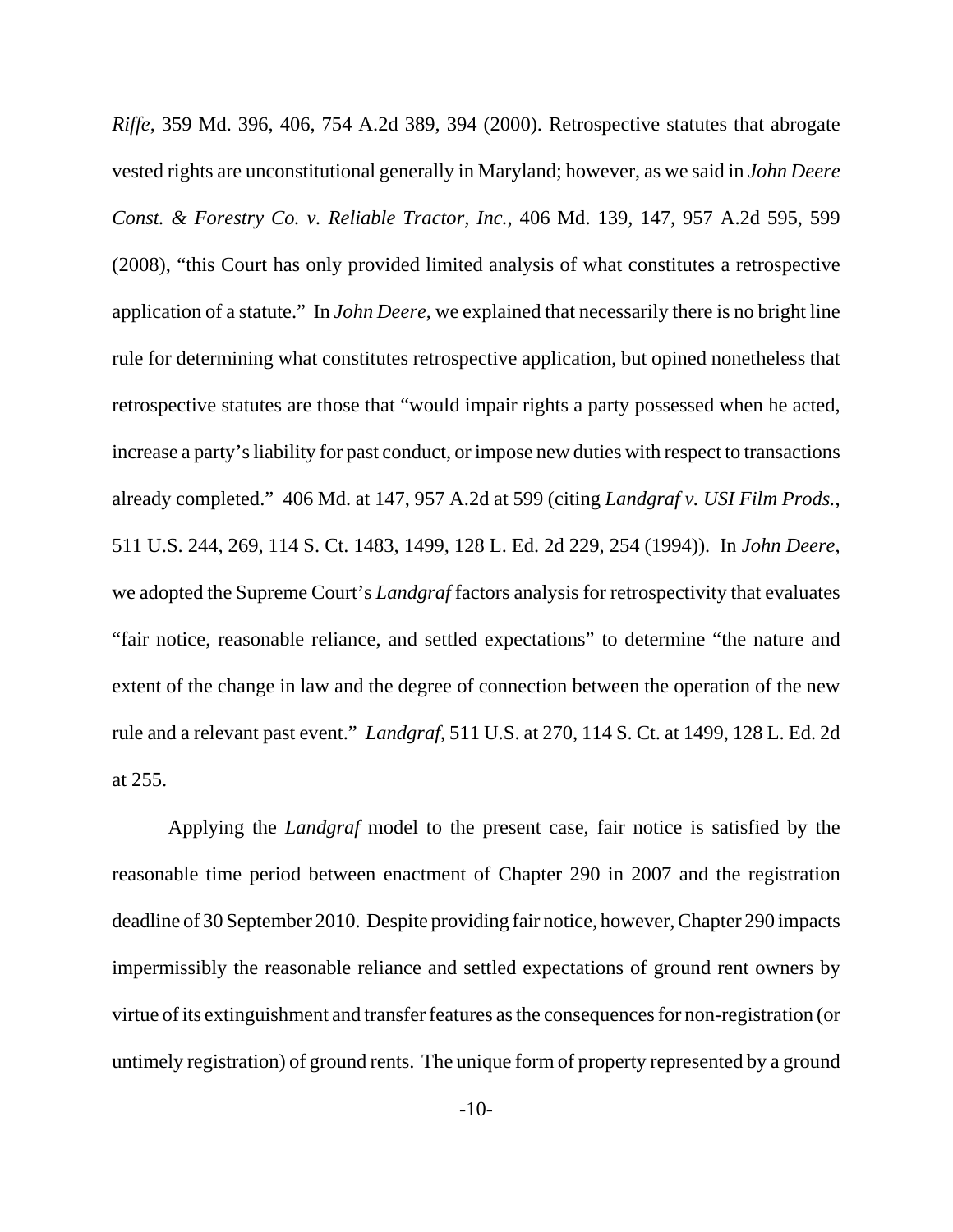rent is a fungible asset, freely bought and sold, and passed down through generations. Ground rent owners rely reasonably on the future income from ground rents or the ability to sell the fee simple interest on the open market or in the future, if necessary. Although some changes to the ground rent system occurred in Maryland before the adoption of Chapter 290, a ground rent holder's fee simple interest remained before Chapter 290 as settled an expectation as any fee simple owner's interest in real property. *See generally Heritage Realty, Inc. v. Mayor & City Council of Balt.*, 252 Md.1, 248 A.2d 898 (1969) (describing a series of statutes affecting ground rent redemption enacted from 1884 through 1900). The terms of the ground rent lease are fixed over the 99 year lease period and the conditions that create a reversionary interest in the property are predetermined. Before Chapter 290, owners of ground rent properties had no reason to believe that their interests were anything but wellsettled, and had a reasonable basis to rely on the continuation of the state of the law permitting ground rent leases to continue.

Ground rent leases, established through transactions consummated many years ago, create rights and obligations for ground rent owners and leaseholders. The registration requirement vel non of Chapter 290 is prospective in application, in that it regulates future action of ground rent owners; however, the extinguishment and transfer provisions of the statute are retrospective in application because, upon failure to register timely, the SDAT is required to reach back in time and divest the reversionary interest of the ground rent owner and cancel his/her/its right to receive future ground rent from the leaseholder. Once the extinguishment provision is triggered, Chapter 290 does not provide for additional remedies,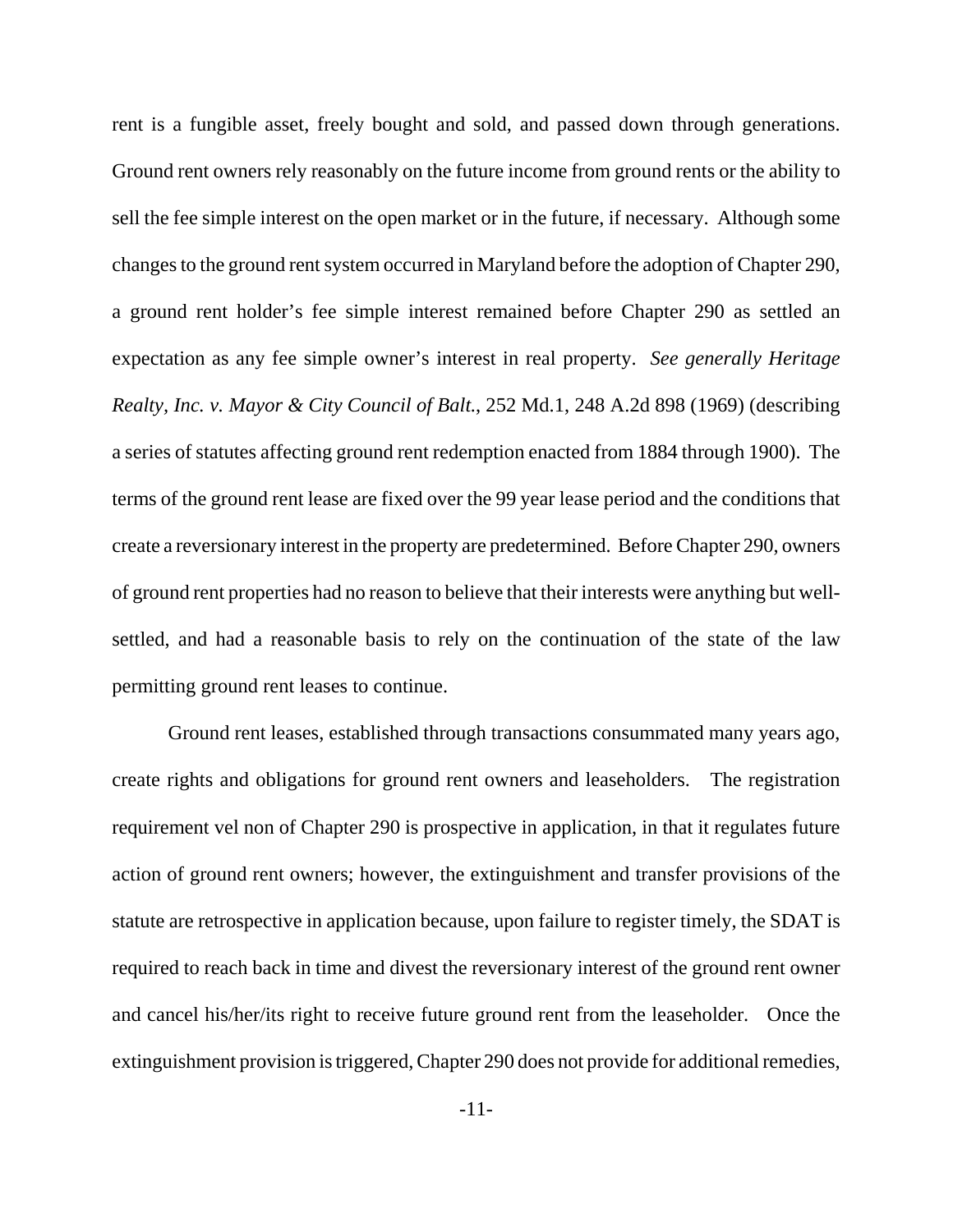such as an appeal or opportunity for a hearing. This seems a rather extreme regulatory overreaching to remedy anecdotal problems (not demonstrated to be systemic or endemic) as revealed by the 2006 newspaper articles and the legislative committee testimony in 2007 during consideration of the House bill that became Chapter 290. An example of an alternative statutory approach that would not be impermissibly retrospective in a similar registration scheme might have been one where failure to register a ground lease triggers an interim consequence, such as restrictions on collecting rents prospectively or a denial of access to the courts for enforcement of unregistered ground rents, until registration occurs. This would have been strikingly different than Chapter 290's abrogation of all the rights held by the ground rent owner, vested before the statute was enacted, for the failure to register before a fixed deadline.

#### **B**. Vested Rights.

A ground rent lease creates a bundle of vested rights for the ground rent owner, a contractual right to receive ground rent payments and the reversionary interest to re-enter the property in the event of a default or if the leaseholder fails to renew. These two rights cannot be separated one from the other; together they are the essence of this unique property interest, and as such, vested rights analysis must consider them together.<sup>9</sup> As pointed out by the

<sup>&</sup>lt;sup>9</sup> The SDAT acknowledges that the contractual right under the ground rent lease may be considered a vested property right, but argues strenuously that the reversionary interest is not vested. We conclude that the two rights are so intertwined that they should not be analyzed separately. Even if they were analyzed separately, to determine one right is vested is to find Chapter 290's extinguishment scheme flawed fatally.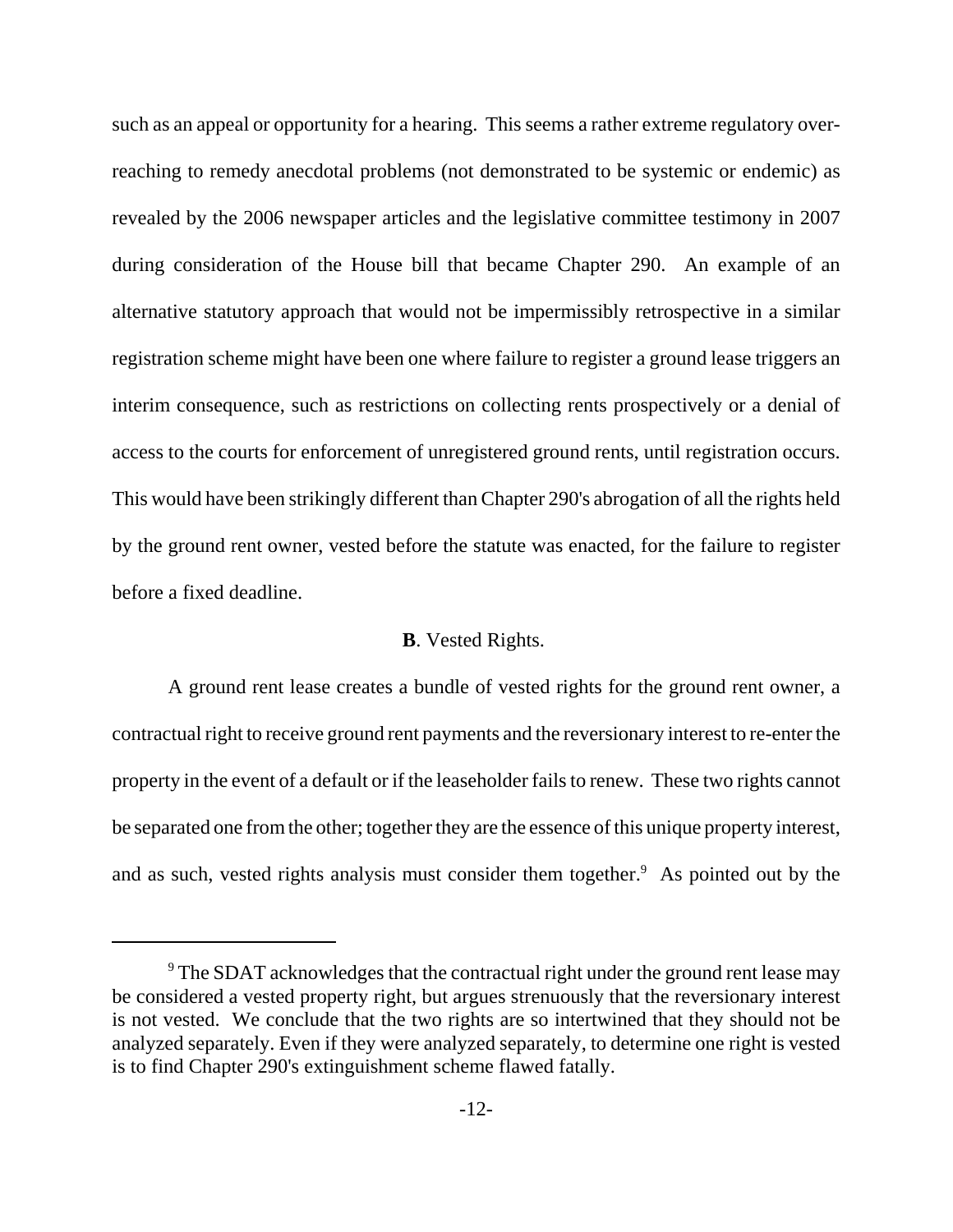SDAT, there is no Maryland case on point that has held that the rights created under a ground lease are vested rights. Courts have struggled with the difficulty of determining a precise definition of vested rights. $10$ 

A vested right is "something more than a *mere expectation* based on the anticipated continuance of the existing law; *it must have become a title*, legal or equitable, to the present or future enjoyment of a property . . . ." *Allstate Ins. Co. v. Kim*, 376 Md. 276, 298, 829 A.2d 611, 623 (2003) (citing *Godfrey v. State*, 84 Wn.2d 959, 963, 530 P.2d 630, 632 (Wash. 1975) (emphasis in the original)). The ground rent owner has a legal title that is vested and a firm expectation for the future enjoyment of ground rent payments. The right to re-enter the property or eject the leaseholder secure the ground rent owner's future enjoyment of ground rental income. In *Dua*, we said that vested rights include "that which is regarded as a property right under Maryland property law." 370 Md. at 631, 805 A.2d at 1077. There can be no reasonable doubt that the reversionary interest to real property and the contractual right to receive ground rent are vested rights under Maryland law. *Heritage Realty*, 252 Md. at 11, 248 A.2d at 904 (recognizing the importance of the reversionary interest, stating that "[t]he owner [of the reversionary interest] is entitled to receive fair market value on condemnation"). As such, our holding in *Dua*, that retrospective statutes may not abrogate vested property rights, leads us to the conclusion that the extinguishment and transfer provisions of Chapter 290 are unconstitutional.

<sup>&</sup>lt;sup>10</sup> "The definition of "vested rights" is . . . tricky." *Langston v. Riffe*, 359 Md. 396, 419, 754 A.2d 389, 401 (2000).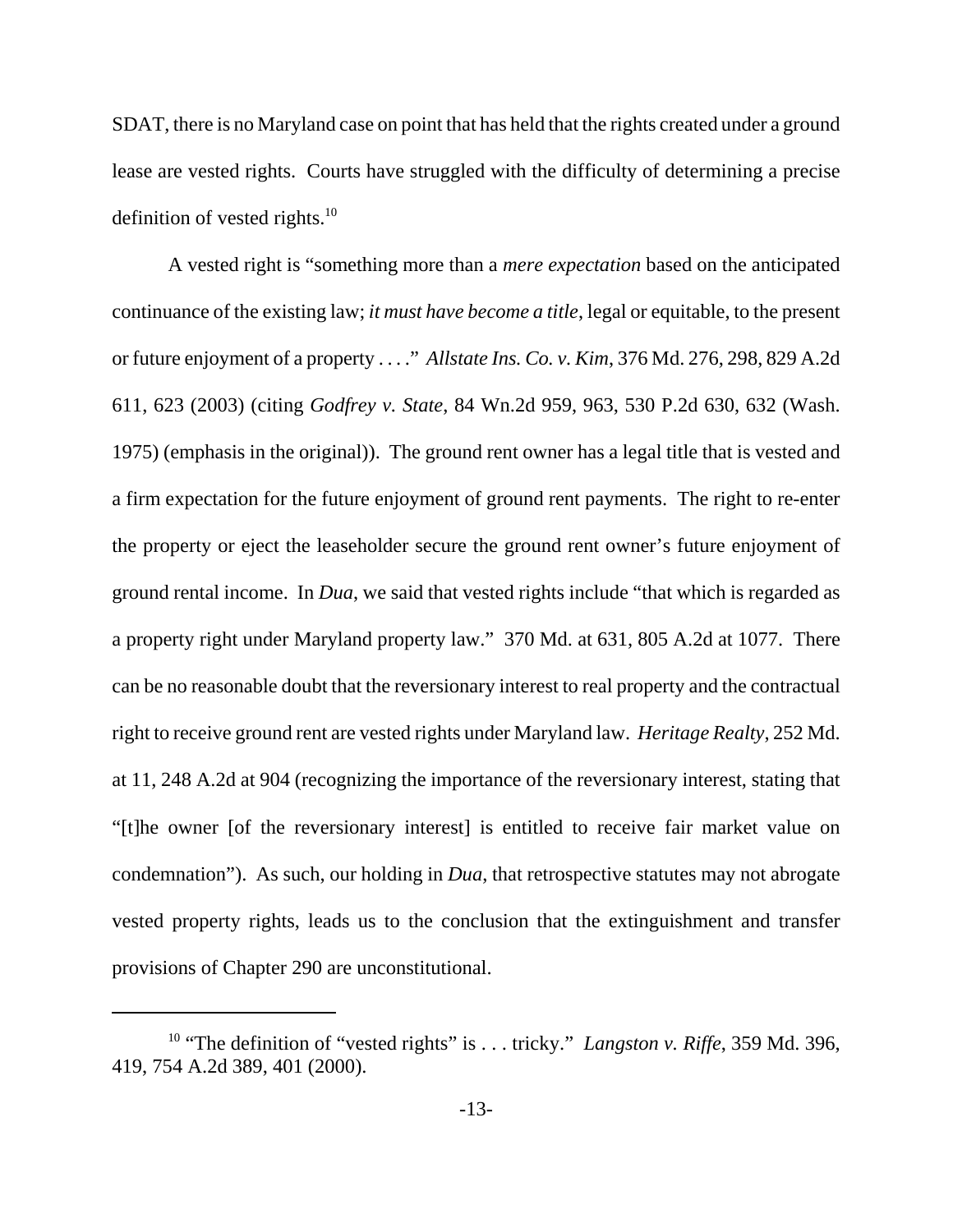There exists, however, an exception to this general prohibition that applies solely to remedies and rules of evidence. We have held consistently that the Legislature has the power to alter the rules of evidence and remedies, which in turn allows statutes of limitations and evidentiary statutes to affect vested property rights. *Thistle v. Frostburg Coal Co.*, 10 Md. 129, 145 (1856) (holding that the Legislature has the power to alter and remodel the rules of evidence and remedies); *Wilson v. Simon*, 91 Md. 1, 6, 45 A. 1022, 1023 (1900) (holding that the Legislature may abrogate retrospectively a property or contract right if there are other remedies available); *Allen v. Dovell*, 193 Md. 359, 363-64, 66 A.2d 795, 797 (1949) (holding that the Legislature has the power to amend statutes of limitations so long as there is a reasonable time for enforcement of a cause of action); *Langston*, 359 Md. at 407, 754 A.2d at 394 (holding valid statutes that altered only the procedures involved in enforcing rights or remedies available for enforcement); *but see Prince George's Cnty. v. Longtin*, 419 Md. 450, 19 A.3d 859 (2011), where the Court refused to give retrospective application of a statutory damages "cap" to a previously accrued cause of action. The vested rights in the present case are distinguishable from the remedies and evidence rules in these cases.

In *Allen*, a vested cause of action was limited by a three year statute of limitation. 193 Md. at 363-64, 66 A.2d 797. *Allen* focused on the reasonable time frame for the statute of limitation because these types of statutes do not impair vested rights, rather they affect remedies. *Id.* (Statutes which do not destroy a substantial right, but simply affect a remedy, are not considered as destroying or impairing vested rights. Citing *Kelch v. Keehn*, 183 Md. 140, 144, 36 A.2d 544, 545 (1944)). In *Dua*, we said "[t]he Maryland Constitution requires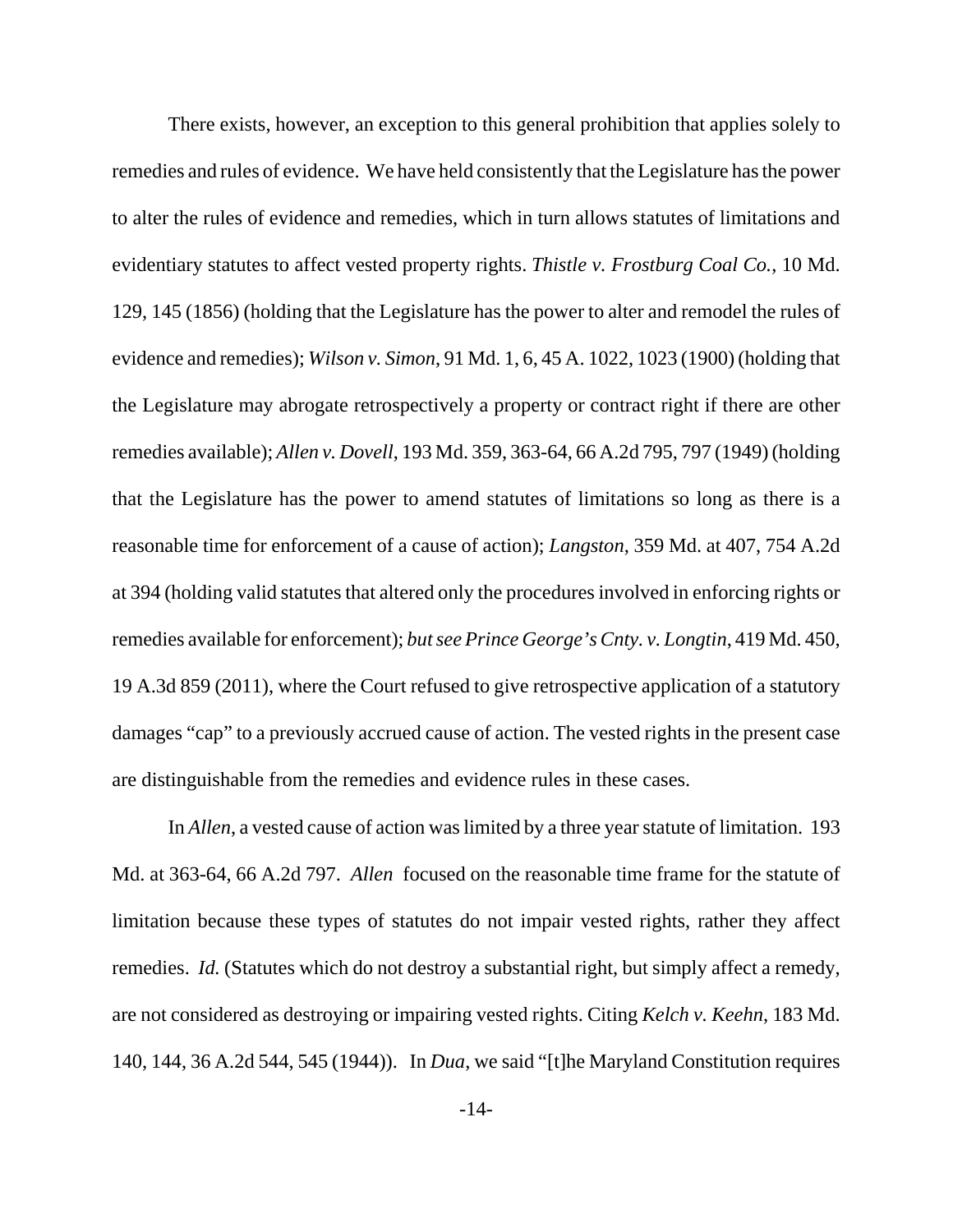that a plaintiff must have a reasonable period of time, after the enactment of the new statute, to bring the cause of action which existed under prior law." 370 Md. at 633, 805 A.2d at 1078. Vested causes of action may be afforded similar protections, as are other vested rights, but in the spectrum of vested rights recognized previously by this Court, they are not as important as the vested real property and contractual rights which have been almost sacrosanct in our history. Statutes of limitation that affect vested causes of action are remedies, creatures of legislation, while real property and contractual rights are some of our most fundamental rights and a long-standing tradition under our common law. Exceptions granted for impairing rights represented by causes of action should not extend necessarily to vested real property and contractual rights.

*Safe Deposit & Trust Co. v. Marburg*, 110 Md. 410, 72 A. 839 (1909)*,* involved a statute which extinguished a ground rent lease, in a suit by the lessee for adverse possession, where the ground rent owner had not demanded payment of the ground rent for more than 20 years. The Court explained that the Legislature had every right to prescribe the type of evidence that may be used to satisfy the elements of adverse possession, and that failure to demand rent was legitimate evidence for a plaintiff to prove the hostility element of adverse possession. *Marburg*, 110 Md. at 416, 72 A. at 841. Further, adverse possession laws had been adopted on 4 July 1776 when the United States adopted the English statutes then in force, so the underlying cause of action existed before the ground rent leases in Maryland were created. *Marburg*, 110 Md. at 414, 72 A. at 841. The evidentiary restriction in *Marburg* is not analogous to the circumstances of Chapter 290 or dispositive of the present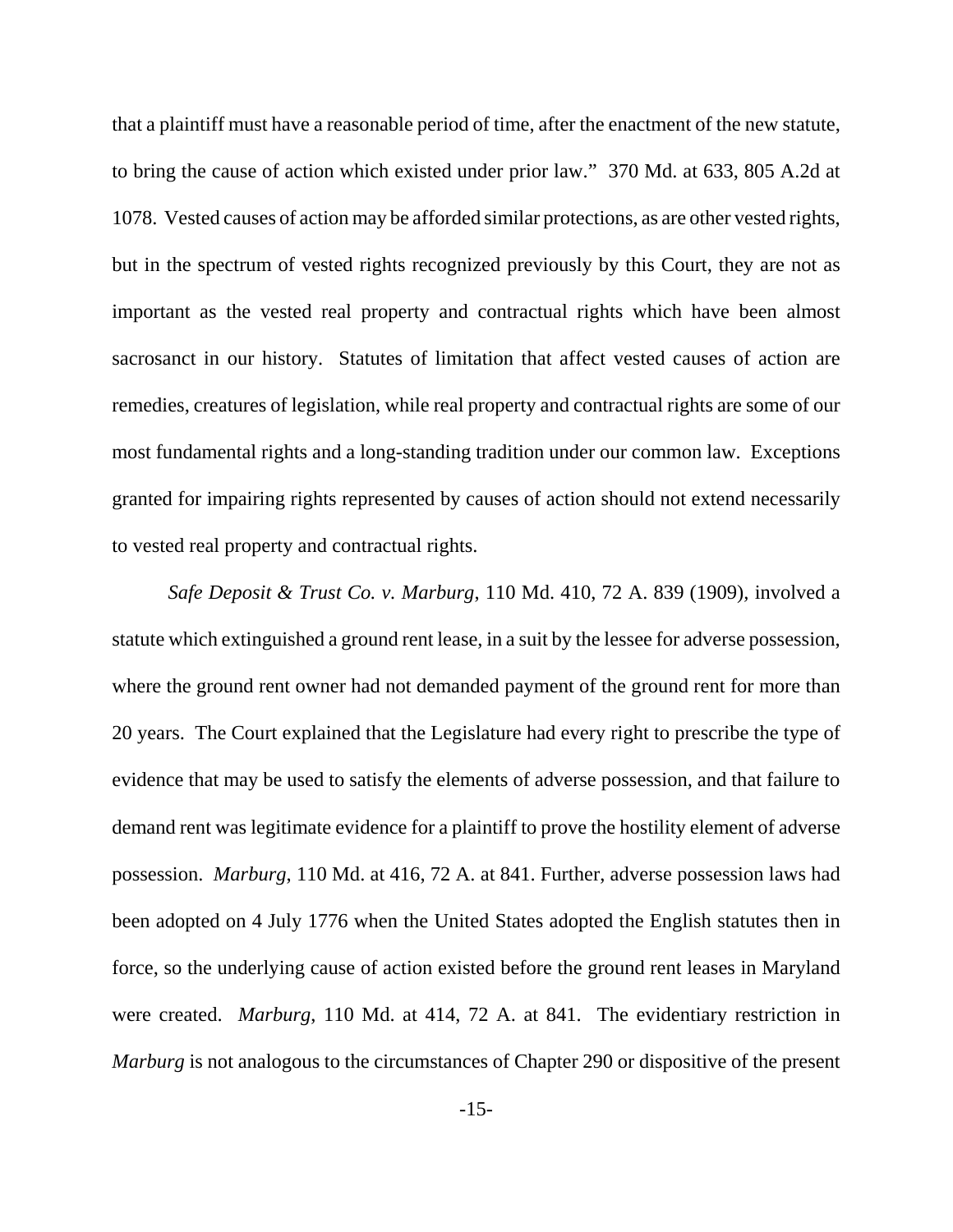case. Adverse possession doctrine existed historically to encourage beneficial use of properties and an orderly title system. Chapter 290 does not differentiate between ground rent owners who abandon their interests in the property and active, responsible ground rent owners, but rather strictly between registrants under an entirely new scheme and nonregistrants.

The statute affecting vested real property and contractual rights in the present case does not purport to do so by establishing a remedy or rule of evidence. Rather, the circumstances of the present case are more similar to those in *Garrison v. Hill*, 81 Md. 551, 556, 32 A. 191, 192 (1895), where we refused to give retrospective effect to a statute limiting the amount of time in which probated wills could be challenged. We found there that, if given retrospective application, the statute was not the type that regulated simply a remedy; rather, when applied to vested rights in existence at the time the statute was enacted, it eliminated *all* remedies. *Garrison*, 81 Md. at 556-57, 32 A. at 192 (emphasis added); *see also Longtin*, 419 Md. at 450, 19 A.3d at 859. As we said in *Bauger v. Nelson*, 9 Gill 299, 309 (1850), a statute that "divests a right through instrumentality of the remedy, and under the preten[s]e of regulating it, is as objectionable as if [aimed] directly at the right itself." This is a substantially similar situation to the present case where Chapter 290 purports to regulate vested rights, but in effect removes all remedies and extinguishes those rights completely. We held in *State, use of Isaac v. Jones*, 21 Md. 432, 437 (1864), that the "abrogation or suspension of a remedy, necessary to enforce the obligation of an existing contract . . . is . . . void." We also held in *Allen*, 193 Md. at 363-64, 66 A.2d at 797, that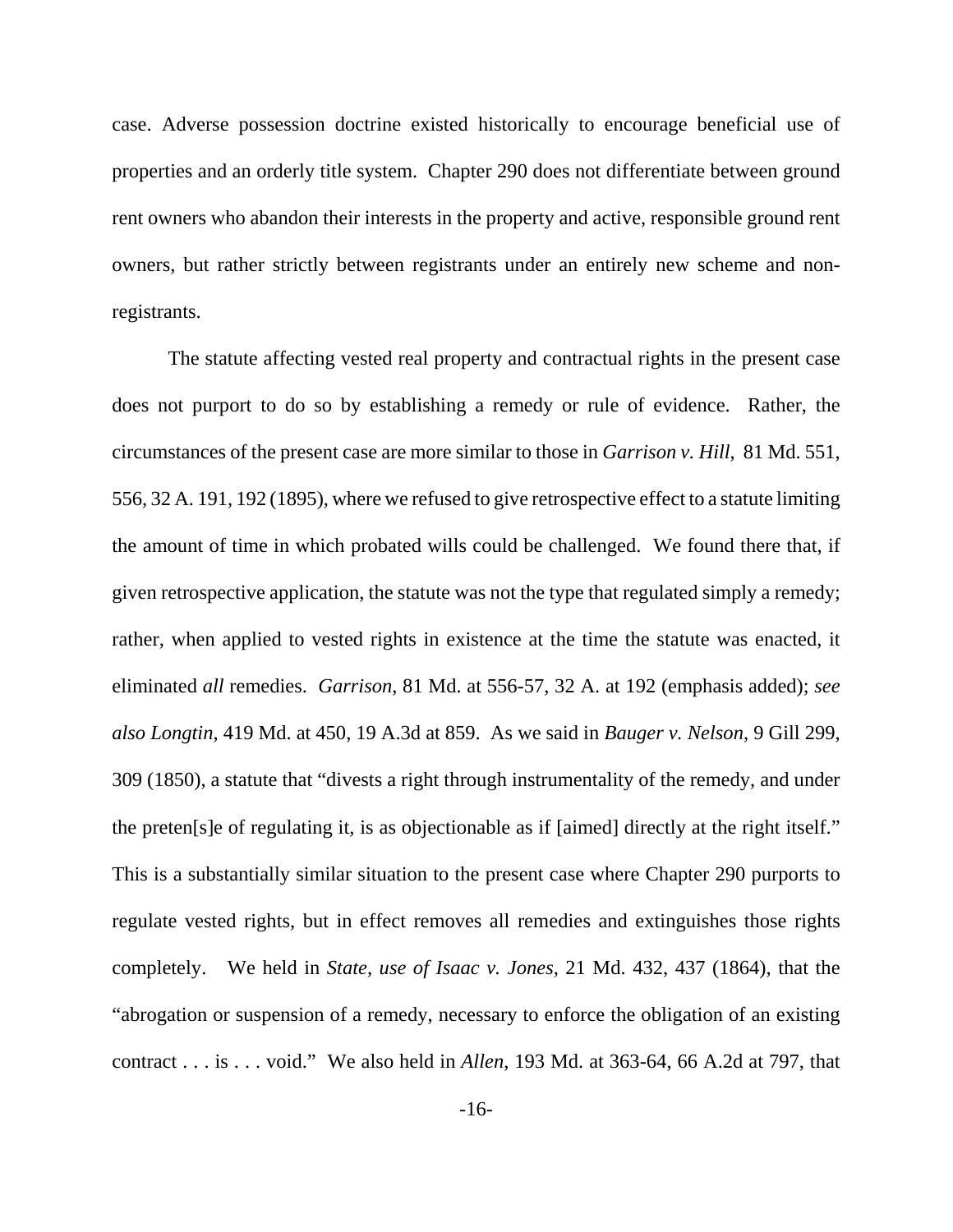"cut[ting] off *all* remedy . . . in such a way as to preclude any opportunity to bring suit," the Legislature "deprive [s improperly] a party of his [accrued] cause of action . . . ." (Emphasis added.) The extinguishment and transfer provisions of Chapter 290 cut off all remedies, while divesting impermissibly the real property and contractual vested rights of ground rent owners.

### **C**. Taking without Just Compensation.

The SDAT, in its arguments, glosses-over Maryland's established takings jurisprudence. In addition to being a retrospective statute that impairs vested rights, Chapter 290 takes private property impermissibly from the ground lease owner and transfers it to the lease holders, without just compensation. The lessees receive clear title (because of nonregistration) free of the ground rent lease. Article III, § 40 of the Maryland Constitution prohibits laws that authorize the taking of private property, without just compensation. This Court has long held that the Legislature does not have the power "to give to a law the effect of taking from one man his property and giving it to another . . . ." *Thistle*, 10 Md. at 144.; *Ir. v. Shipley*, 165 Md. 90, 98, 166 A. 593, 596 (1933) (stating that the State "has not the power to destroy vested rights without compensation . . . ."); *Dryfoos v. Hostetter*, 268 Md. 396, 408, 302 A.2d 28, 34 (1973) (finding that a retrospective statute was invalid because "[t]o reach any other result would be tantamount to saying that the Legislature could take a property interest from one person and vest it in another, which cannot be done by statute"); *Anne Arundel Cnty. v. United Rys. Co.*, 109 Md. 377, 391, 72 A. 542, 547 (1909) (finding a statute invalid because it divests "without compensation [a corporation's] vested property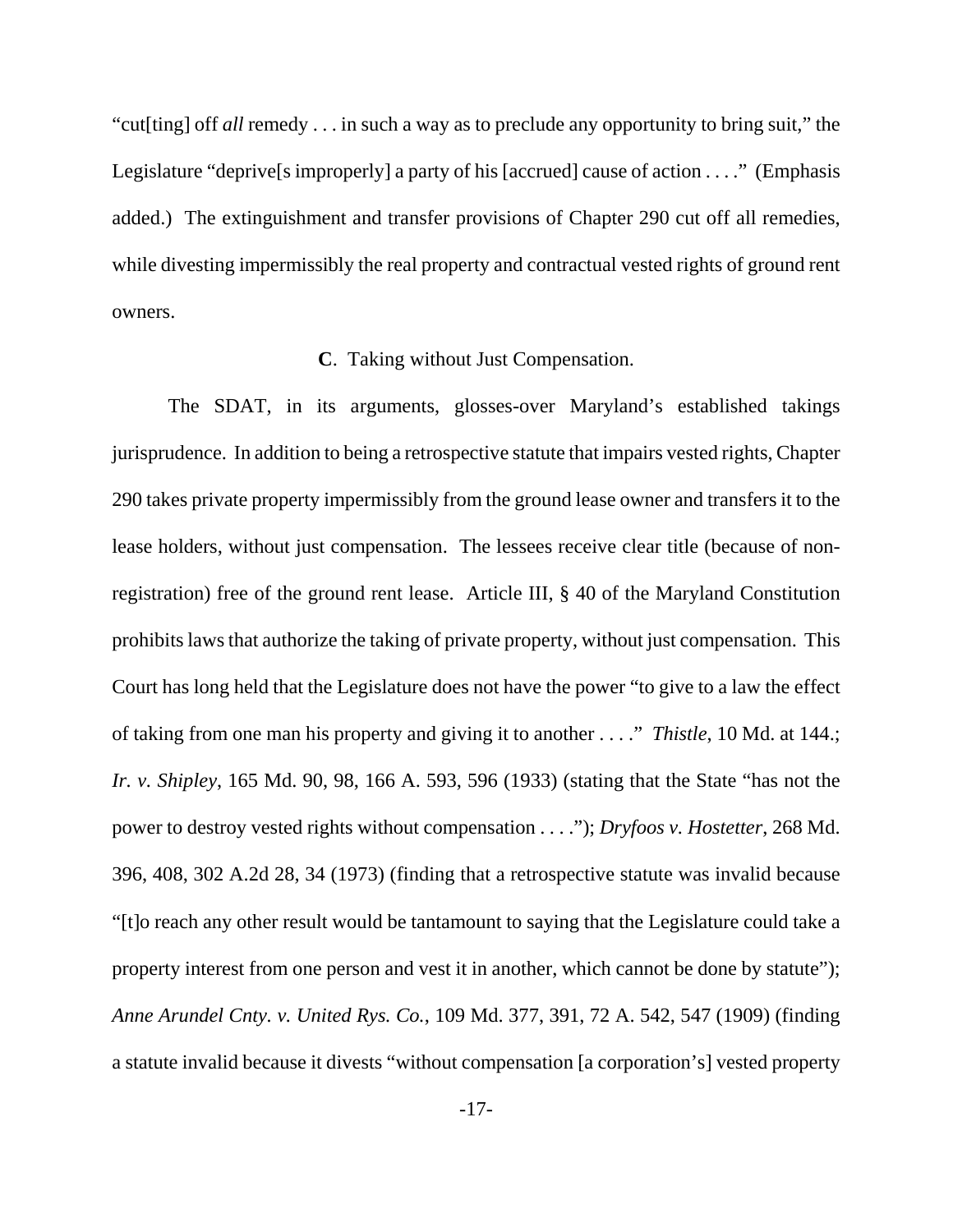right").

In *Dua*, we reiterated that "the State is constitutionally precluded from abolishing a vested property right or taking one person's property and giving it to someone else." 370 Md. at 623, 805 A.2d at 1072. No "rational basis" test may save a statute that removes vested rights from one person and vests them conclusively in another person, without just compensation. *Id*. The implications of allowing a rational basis test to justify the uncompensated taking of property were summarized by this Court in *Dua:*

> *To concede to the Legislature the power, by retroactive legislation*, adopted without the consent of the party to be affected, *to accomplish such a result, is at once to concede to it the power to divest the rights of property and transfer them without the forms of law, upon any notion of right or justice that the Legislature may think proper to adopt; - a concession that can never be made* in a government where the rights of property do not depend upon the mere will of the Legislature, and which professes to maintain a regular system of laws for the protection of the rights of property of its citizens.

370 Md. at 624, 805 A.2d at1073 (emphasis in the original). Regardless of how repugnant some of the individual anecdotes of outrageous settlement costs or unfair ejectments reported in the local print media or recounted to legislative committees, the General Assembly does not have the power to fix even an assertedly broken system, or eliminate it altogether, by transferring a ground rent owner's reversionary interest to a leaseholder without just compensation. Real property and contractual rights form the basis for economic stability, such as it is, has been, and will become again hopefully. Allowing the "mere will of the Legislature" to shift drastically the fee simple ownership of land or cancel contractual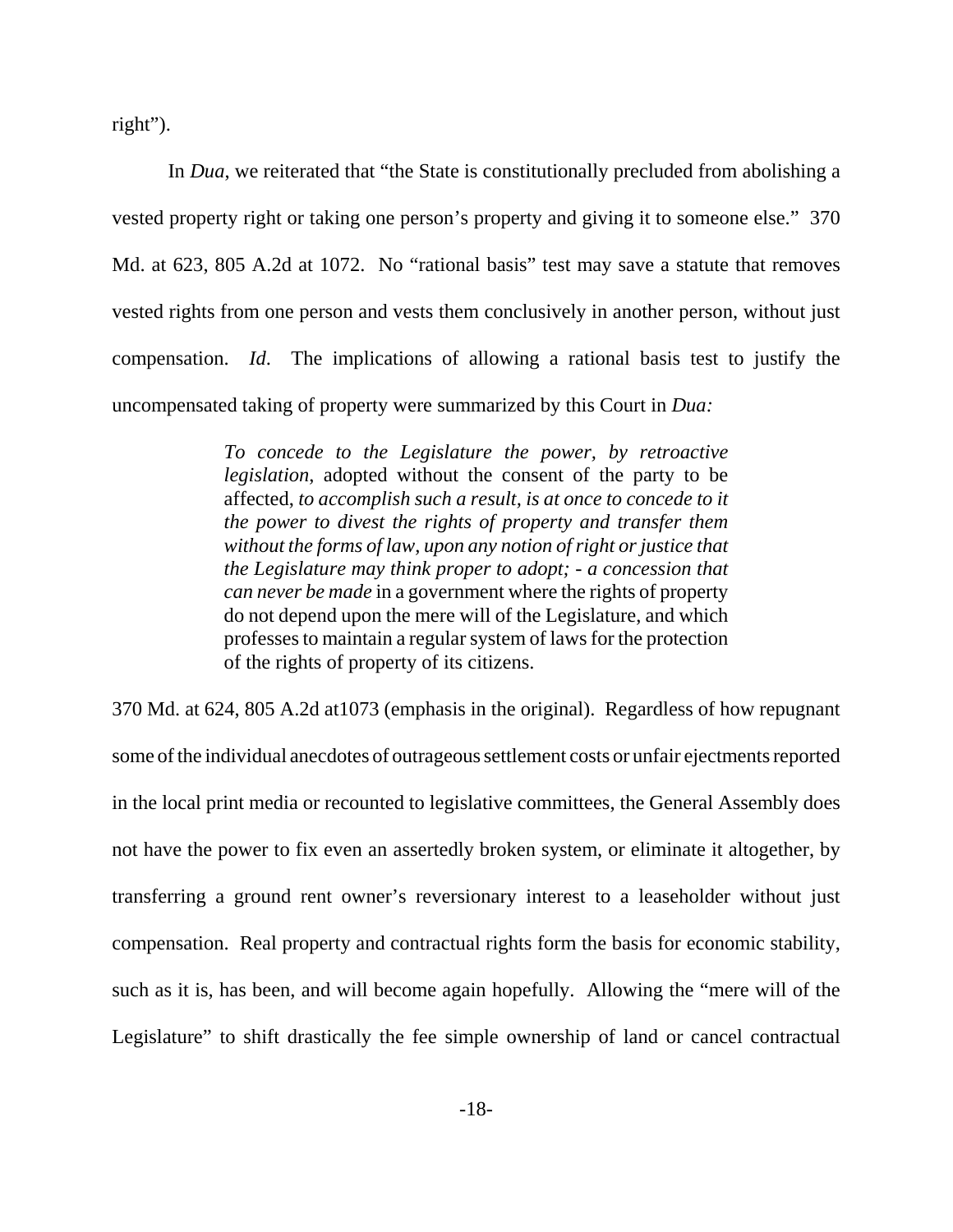obligations will shake further the confidence of citizens in their constitutional protections from government interference.

That being said, the Legislature, under the State's police power, has some ability to regulate and restrict the rights of private property owners without providing just compensation. *Stevens v. Salisbury*, 240 Md. 556, 563, 214 A.2d 775, 778 (1965). This power is exercised commonly in the form of: (1) taxation of private property, and (2) requiring land use approvals, such as zoning and subdivision requirements. When a statute enacted under the police power, purporting to regulate private property, takes private property completely from an individual for a public purpose, the doctrine of eminent domain is invoked, and the State must provide just compensation for the taking. *Stevens*, 240 Md. at 563 - 64, 214 A.2d at 779. While the registration requirement generally of Chapter 290 is an appropriate use of the State's police powers (as discussed later in this opinion), the extinguishment and transfer of the ground rent owner's reversionary interest in the property as a consequence of non-registration by a certain date can not be construed as simply a regulation. The loss of the reversionary interest necessarily means the loss of the future ground rent income, and the inability to re-enter the property if the leaseholder chooses not to renew the ground rent lease. These are substantial harms to the ground rent owner; harms for which the State provides no just compensation. While the State may be trying legitimately to improve the general welfare of citizens of Maryland who may live on property subject to ground rents by regulating the ground rent system, the extinguishment and transfer provisions of Chapter 290 are unconstitutional because they take ground rent owners' private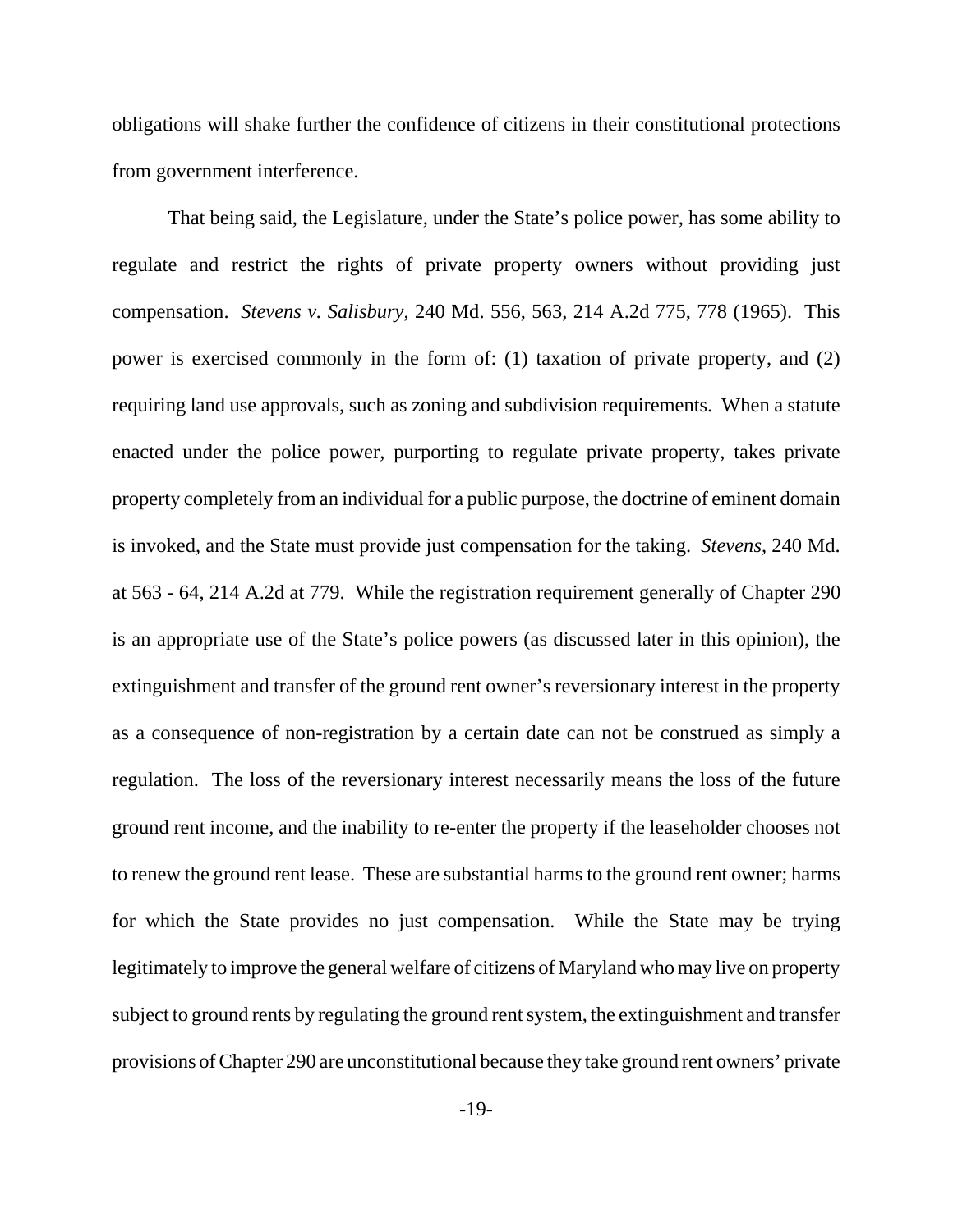property without just compensation. Less drastic measures could have been employed to avoid collision with our State constitutional protections. *See supra* p.12. The registration provisions of Chapter 290 remain intact, and continue to protect ground lease tenants against unfair ejectments by providing a centralized registry, with clear information on their ground rent obligations, such that they can avoid any future unintentional defaults.

### **D.** Confiscation of Property Through Regulation

Muskin also argues that, based on assertions contained in his affidavit attached to his motion for summary judgement filed in the Circuit Court, a triable issue exists whether the process of complying with Chapter 290's registration requirement is "so unreasonably harsh and costly" that it results in an "as-applied" regulatory taking and, as such, the trial court erred in granting the SDAT's motion for summary judgment. To determine whether a regulatory taking occurred, the Court must look to the facts of the individual case and consider the following factors: "(1) the economic impact of the regulation on the claimant, (2) the extent to which the regulation has interfered with distinct investment-backed expectations, and (3) the character of the governmental action." *Neifert v. Dep't of the Env't*, 395 Md. 486, 517, 910 A.2d 1100, 1118 - 19 (2006).

Muskin asserted that the costs of preparing the Ground Rent Registry forms would "easily exceed \$25 per ground rent, and may exceed \$50 per ground rent," because he would be required to conduct a title search for each ground lease to determine the year the ground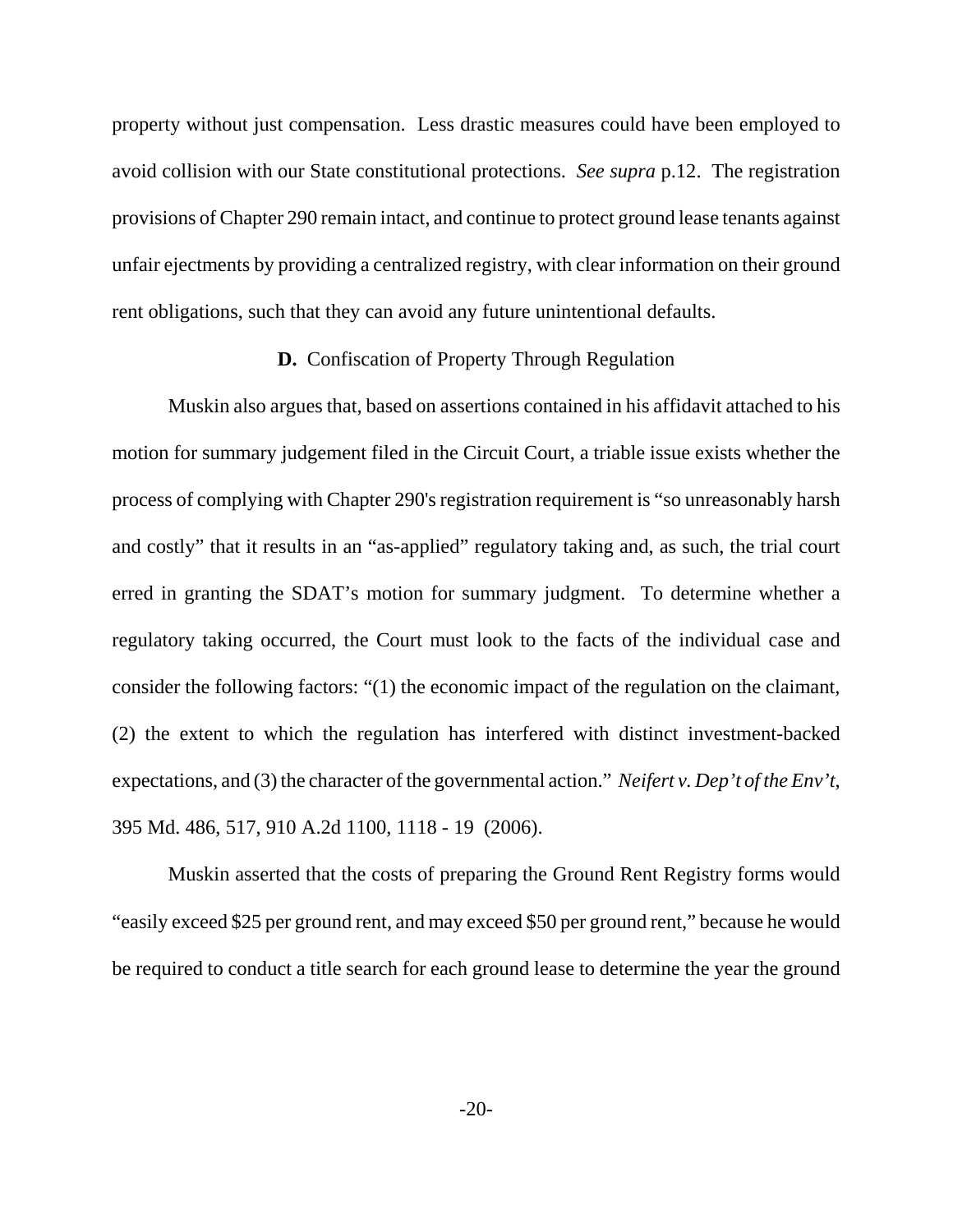lease was created.<sup>11</sup> Muskin's assertion that he was obliged to conduct a title search in each or most of the trusts' ground rents is unfounded in light of the instruction on the registration form which directs the filer to complete this section merely "[t]o the best of the filer's knowledge . . . ."The phrase "to the best of my knowledge" implies an acceptable margin of error in the declarant's statement. *See Cotton v. Frazier*, 95 S.W.2d 45, 47 (1936) (finding that an affidavit would be "too much subject to the objection of uncertainty . . ." when qualified with the phrase "to the best of my knowledge."); *Swanson v. Kraft, Inc.*, 775 P2d 629, 638 (Idaho 1989) (Bistline, J., concurring) (finding that "to the best of my knowledge" was an "equivocating phrase."); *Portee v. State*, 627 S.E.2d 63, 66 (Ga. Ct. App. 2006) (finding that "to the best of my knowledge" was a "representation that is equivocal at best"). Without a requirement for extraordinary accuracy dictating a title search, Muskin's economic impact argument is reduced to the mandatory registration fee, \$10 for the first ground lease, and a maximum of \$5 for each additional ground lease. Maryland Code (1974, 2010 Repl. Vol.) Real Property Article, § 8-703(c). The registration fee is a one-time fee that, when compared with the median annual rent of \$48 asserted in Muskin's affidavit, collected through the lifetime of the ground lease, does not interfere unreasonably with the investmentbacked expectations of ground lease holders. Even though the registration fees associated with compliance with Chapter 290 result in a small reduction in the net ground rental income

 $11$ <sup>11</sup> The registration form created by the SDAT included a section that asks the ground lease holder to select the "Range of Years in Which the Ground Lease was Created: Prior to April 8, 1884; Between April 8, 1884 and April 15, 1888; Between April 6, 1888 and July 1, 1982; or July 2, 1982 or later."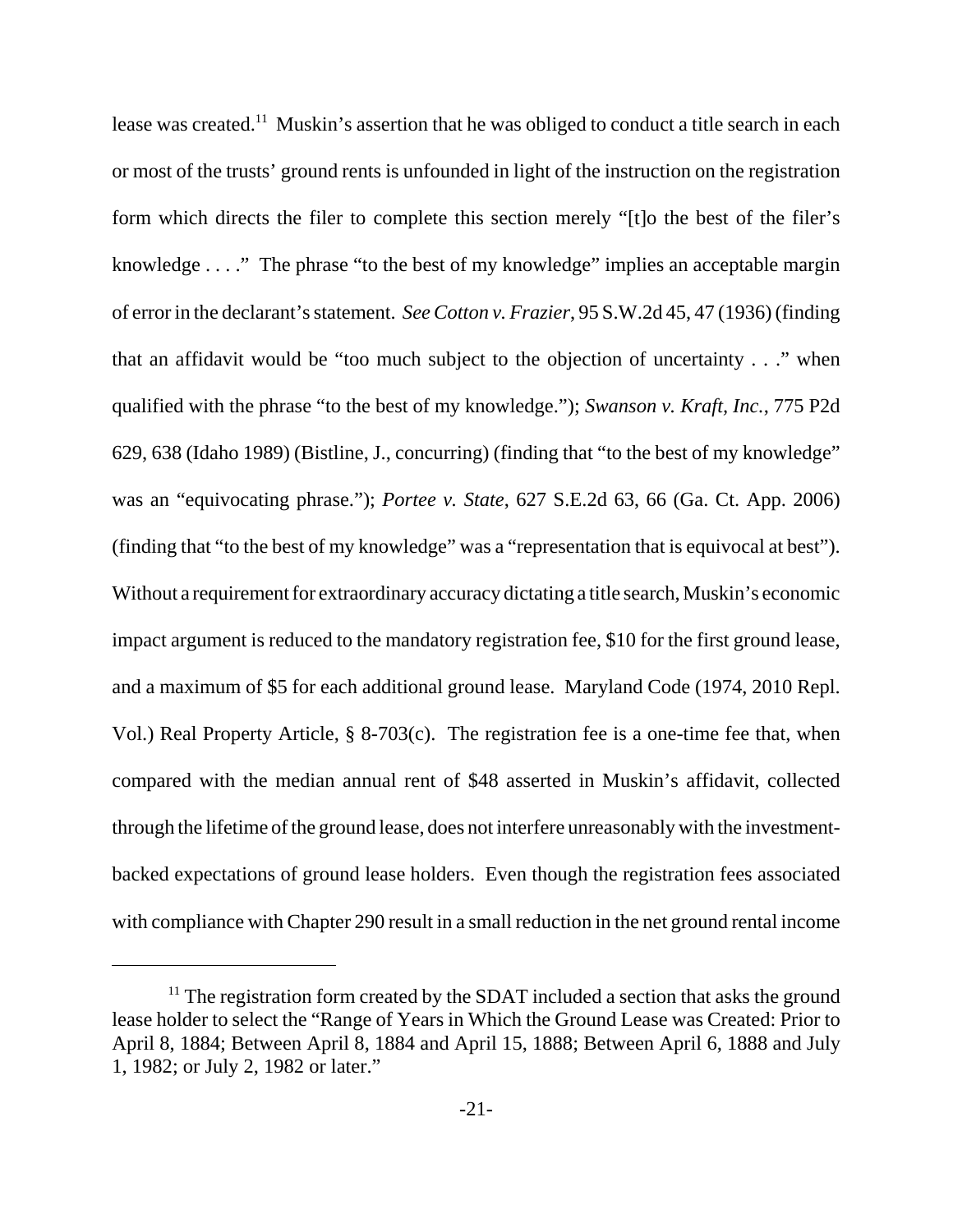for one year, Muskin's trusts, upon registration of their ground rents, would continue to receive an undiminished stream of income from the ground rent payments in the future. As discussed, *supra*, the registration requirement of Chapter 290 is an appropriate use of the State's police power to regulate private property. For these reasons, the registration provisions of Chapter 290 are not so "unreasonably harsh and costly" that it constitutes a regulatory taking.

> **JUDGEMENT OF THE CIRCUIT COURT REVERSED. CASE REMANDED TO THE CIRCUIT COURT WITH INSTRUCTIONS TO GRANT THE PARTIES' SUMMARY JUDGMENT MOTIONS IN PART AND DENY IN PART, AND ENTER A DECLARATORY JUDGMENT AND INJUNCTIVE RELIEF, ALL AS CONSISTENT WITH THIS OPINION. COSTS TO BE PAID BY RESPONDENT.**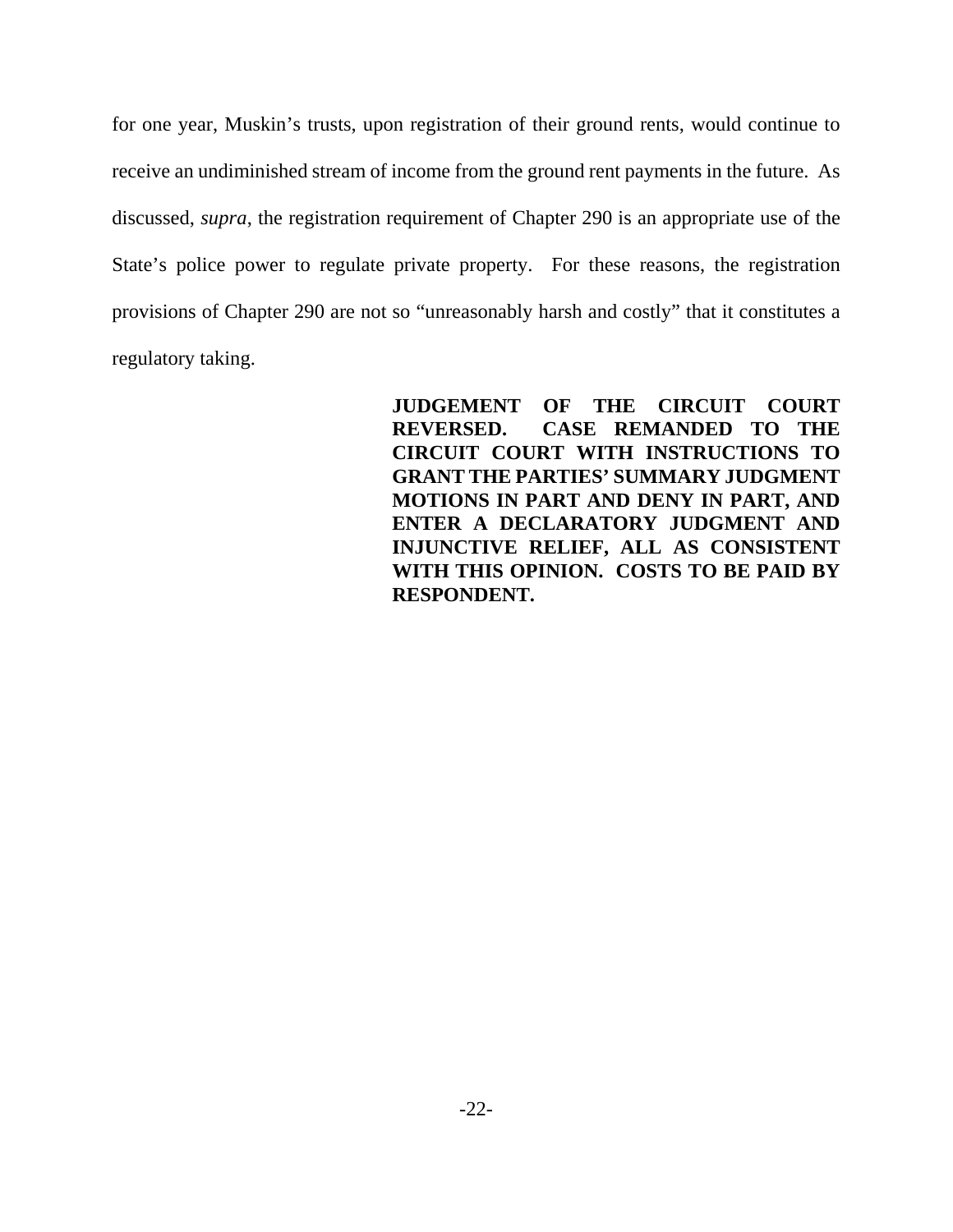Circuit Court for Baltimore City Case No. 24-C-10-004437

#### IN THE COURT OF APPEALS

#### OF MARYLAND

No. 140

September Term, 2010

# CHARLES MUSKIN, TRUSTEE TRUSTS CREATED UNDER THE LAST WILL AND TESTAMENT OF ISRAEL BRAVERMAN

v.

# STATE DEPARTMENT OF ASSESSMENTS AND TAXATION

Bell, C.J., Harrell Battaglia Greene \*Murphy Adkins Barbera,

l

 $\overline{\phantom{a}}$ 

 $\overline{a}$ 

 $\overline{a}$ 

JJ.

Dissenting Opinion by Adkins, J., which Bell, C.J., joins.

Filed: October 25, 2011

\*Murphy, J., now retired, participated in the hearing and conference of this case while an active member of this Court; after being recalled pursuant to the Constitution, Article IV, Section 3A, he also participated in the decision and adoption of this opinion.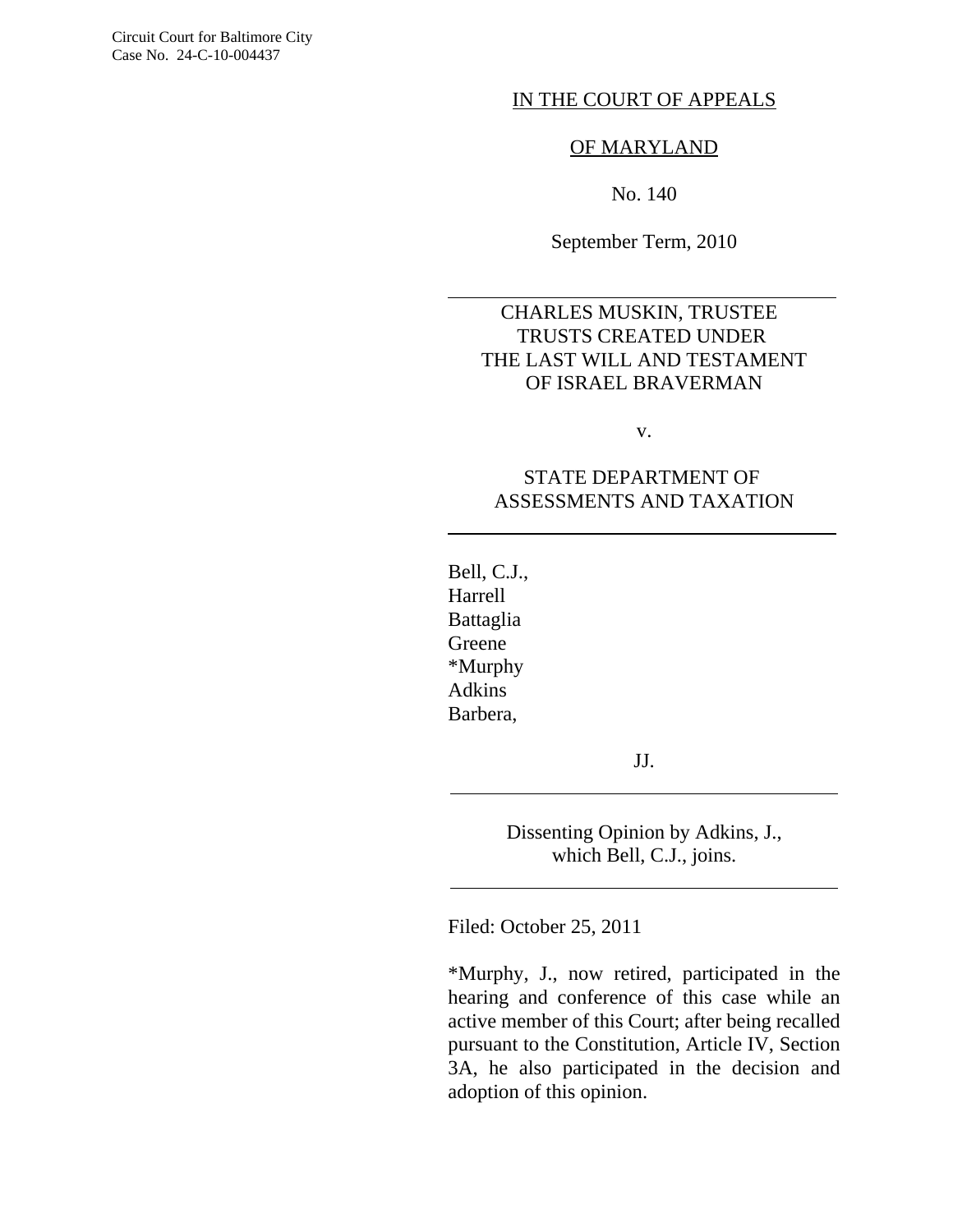I respectfully dissent because I believe that the Maryland Declaration of Rights and Constitution permits the state to impose prospective conditions on the retention of a vested right so long as the holder of the right has an objectively reasonable time and opportunity to protect it by complying with the statute.<sup>1</sup> Accordingly, I would not strike down the legislature's enactment of Chapter 290, which is a legitimate, rational law designed to regulate the ground lease system.<sup>2</sup> I submit that we should adopt the reasoning of the Supreme Court that legislation does not cause the loss of a right or property interest if the loss results from the holder's failure to comply, after notice, with the statute's reasonable requirements. *See U.S. v. Locke*, 471 U.S. 84, 107, 105 S. Ct. 1785, 1799 (1985); *Texaco, Inc. v. Short*, 454 U.S. 516, 530, 102 S. Ct. 781, 792–93 (1982).

The Majority holds that Chapter 290 is unconstitutional under the Maryland Declaration of Rights and Constitution because it retroactively abrogates vested rights and takes property without just compensation. Chapter 290, however, does not abrogate vested rights or take property without just compensation. Instead, it simply requires that holders

<sup>&</sup>lt;sup>1</sup>Because the Majority assumes "that Chapter 290 would pass analytical muster according to the United States Constitution and relevant federal cases," Maj. Slip Op. at 1, I need not explain why I agree.

<sup>&</sup>lt;sup>2</sup>The legislative history of the bill reveals that it was passed to address the lack of accessible, centralized information about existing ground leases. Before the legislature, proponents of the bill complained that tenants of ground lease contracts often became subject to ejectment for failure to pay ground rents properly because they lacked access to verifiable information about their ground rent obligations. *See*, *e.g.*, Testimony from, Kathleen S. Skullney and Cheryl L. Hystad of the Legal Aid Bureau, Inc., before the Environmental Matters Committee. By cataloging all ground leases in a centralized and "user friendly" format, the bill was designed to protect tenants against unintentional default and provide both ground lease holders and tenants with clear and accessible information, should a conflict arise between them.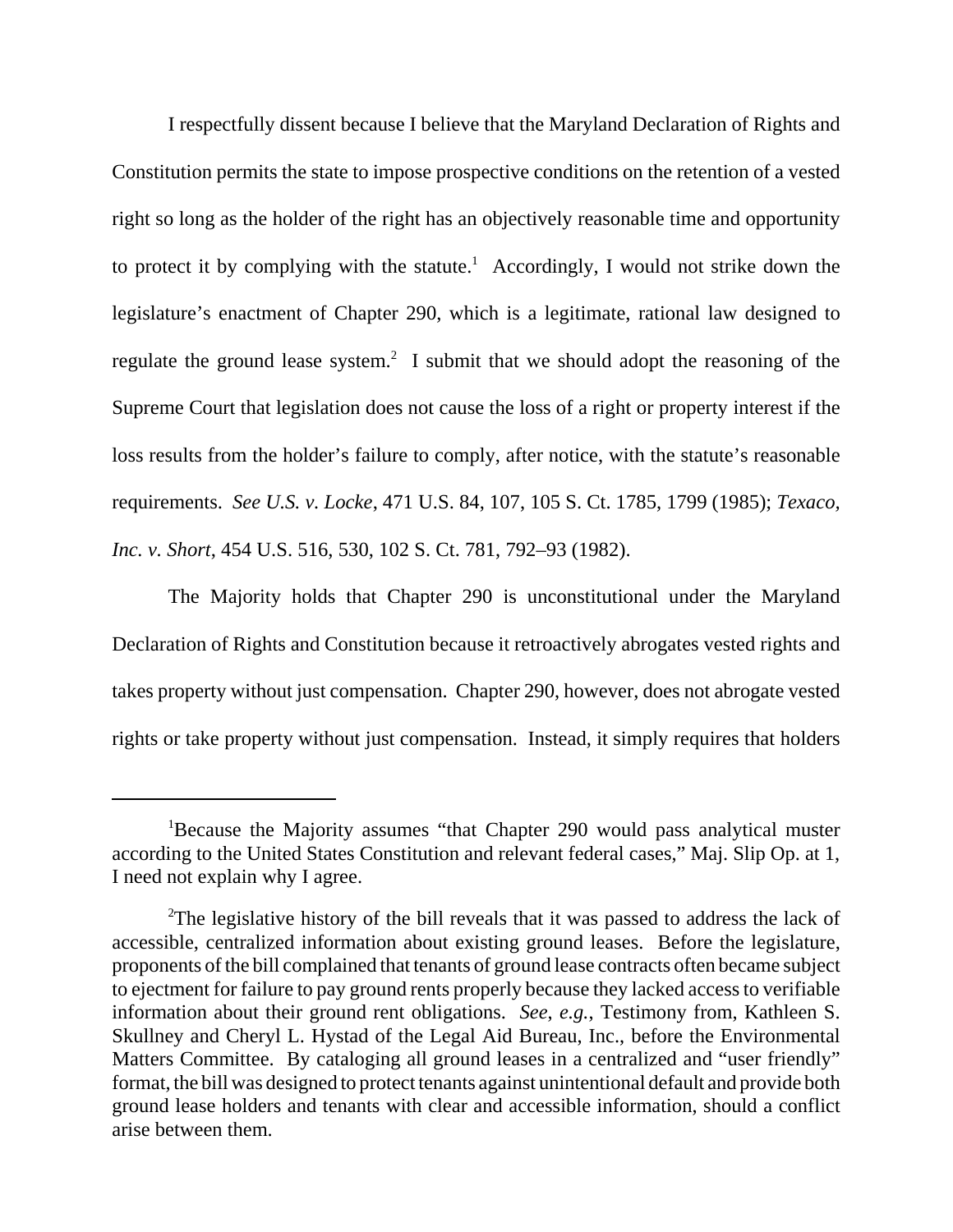of ground leases comply with reasonable registration requirements. No holder is required to forfeit his or her ground rents. Only by failing to comply with reasonable and simple registration requirements would an owner lose his or her property. *Locke*, 471 U.S. at 107, 105 S. Ct. at 1799; *Texaco*, 454 U.S. at 530, 102 S. Ct. at 792–93.

As the Supreme Court observed in *Locke*, a person who fails to comply with reasonable statutory requirements for the retention of a vested right cannot claim that the statute abrogated the right or took the property, because the loss can only be said to have resulted from the person's failure to comply. *Locke* involved a federal statute that required holders of certain mineral rights to register them and make yearly filings.<sup>3</sup> Failure to comply resulted in a loss of the vested right. Several holders who had failed to comply claimed an unconstitutional taking, but *Locke* held no taking had occurred because the loss resulted solely from the holders' neglect; the legislature was within its powers to impose new and reasonable conditions on retaining vested property rights:

> Even with respect to vested property rights, a legislature generally has the power to impose new regulatory constraints on the way in which those rights are used, or to condition their continued retention on performance of certain affirmative duties. As long as the constraint or duty imposed is a reasonable restriction designed to further legitimate legislative objectives, the legislature acts within its powers in imposing such new constraints or duties.

\* \* \*

'[T]his Court has never required the State to compensate the owner for the consequences of his own neglect.' Appellees

<sup>&</sup>lt;sup>3</sup>The relaxed federal regulatory scheme allowed "United States citizens to go onto unappropriated, unreserved public land to prospect for and develop certain minerals. 'Discovery' of a mineral deposit, followed by the minimal procedures required to formally 'locate' the deposit, [gave] an individual the right of exclusive possession of the land for mining purposes[.]" *United States v. Locke*, 471 U.S. 84, 86 105 S. Ct. 1785, 1788 (1985).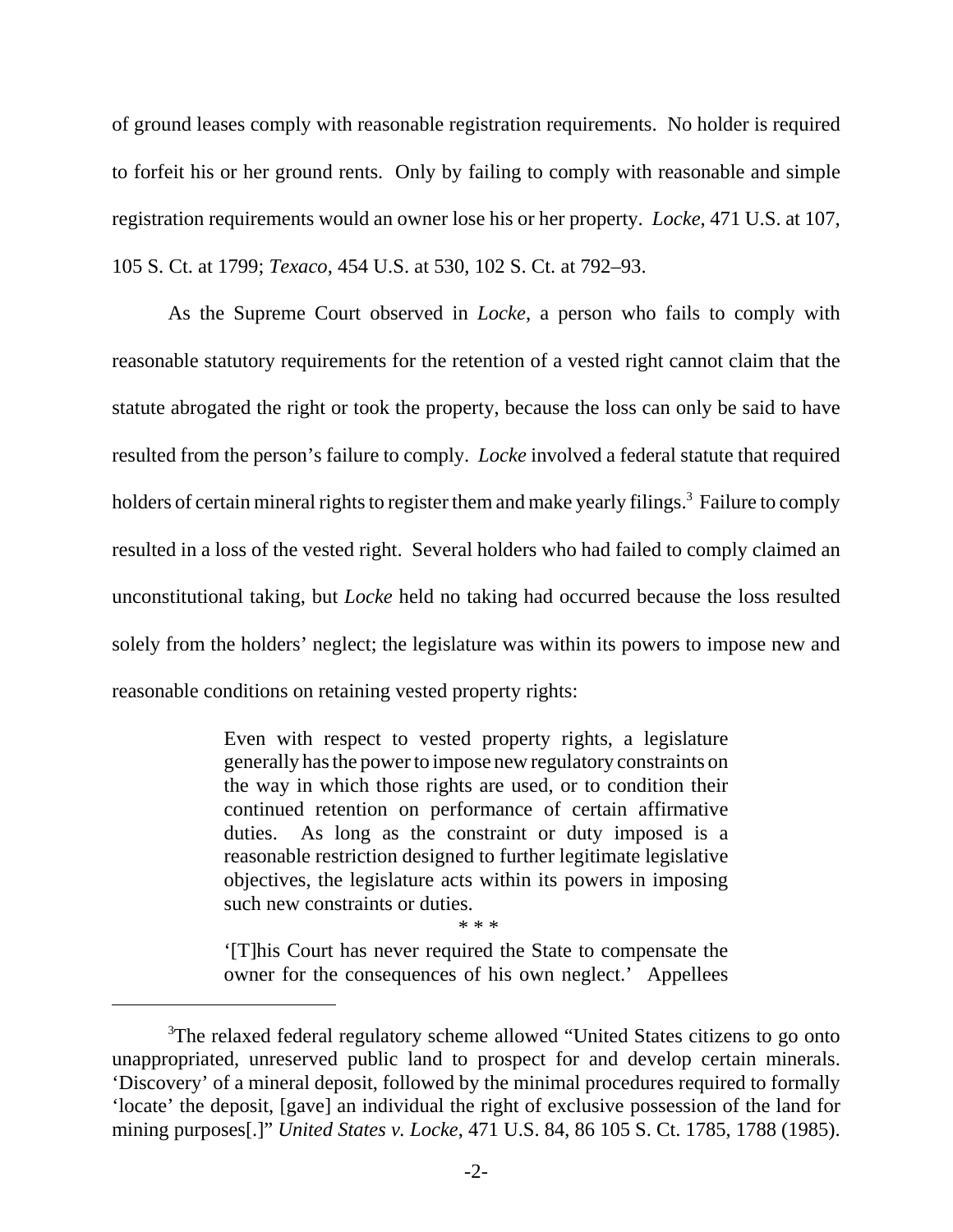failed to inform themselves of the proper filing deadline and failed to file in timely fashion the documents required by federal law. Their property loss was one appellees could have avoided with minimal burden; it was their failure to file on time—not the action of Congress—that caused the property right to be extinguished. Regulation of property rights does not 'take' private property when an individual's reasonable, investment-backed expectations can continue to be realized as long as he complies with reasonable regulatory restrictions the legislature has imposed. (Citations omitted.)

*Locke* at 104, 107, 105 S. Ct. at 1797, 1799 (quoting *Texaco*, 454 U.S. at 530 (holding that it "is the owner's failure to make any use of the property—and not the action of the State—that causes the lapse of the property right"); *Hawkins v. Barney's Lessee*, 5 Pet. 457, 465 (1831) ("What right has any one to complain, when a reasonable time has been given him, if he has not been vigilant in asserting his rights?").

The Majority claims that this long-standing principle does not apply in Maryland because of our unique constitutional protections for vested rights. It cites *Dua v. Comcast Cable of Md., Inc*. 370 Md. 604, 805 A.2d 1061 (2002), for the proposition that "Maryland's Declaration of Rights and Constitution prohibit the retrospective reach of statutes that would have the effect of abrogating vested rights." Maj. Slip Op. at 8.

Yet, neither *Dua* nor our other "vested rights" cases contradict the principle stated above. Rather, our precedents are consistent with the proposition, well established in the Federal courts and at least 13 states, that a statute does not take or abrogate vested rights when it merely imposes reasonable requirements on their retention; if a loss occurs, it can only be said to have resulted from the holder's failure to comply. *See Locke*, 471 U.S. at 107, 105 S. Ct. at 1799; *Texaco*, 454 U.S. at 530, 102 S. Ct. at 792–93; *Cwik v. Giannoulias*,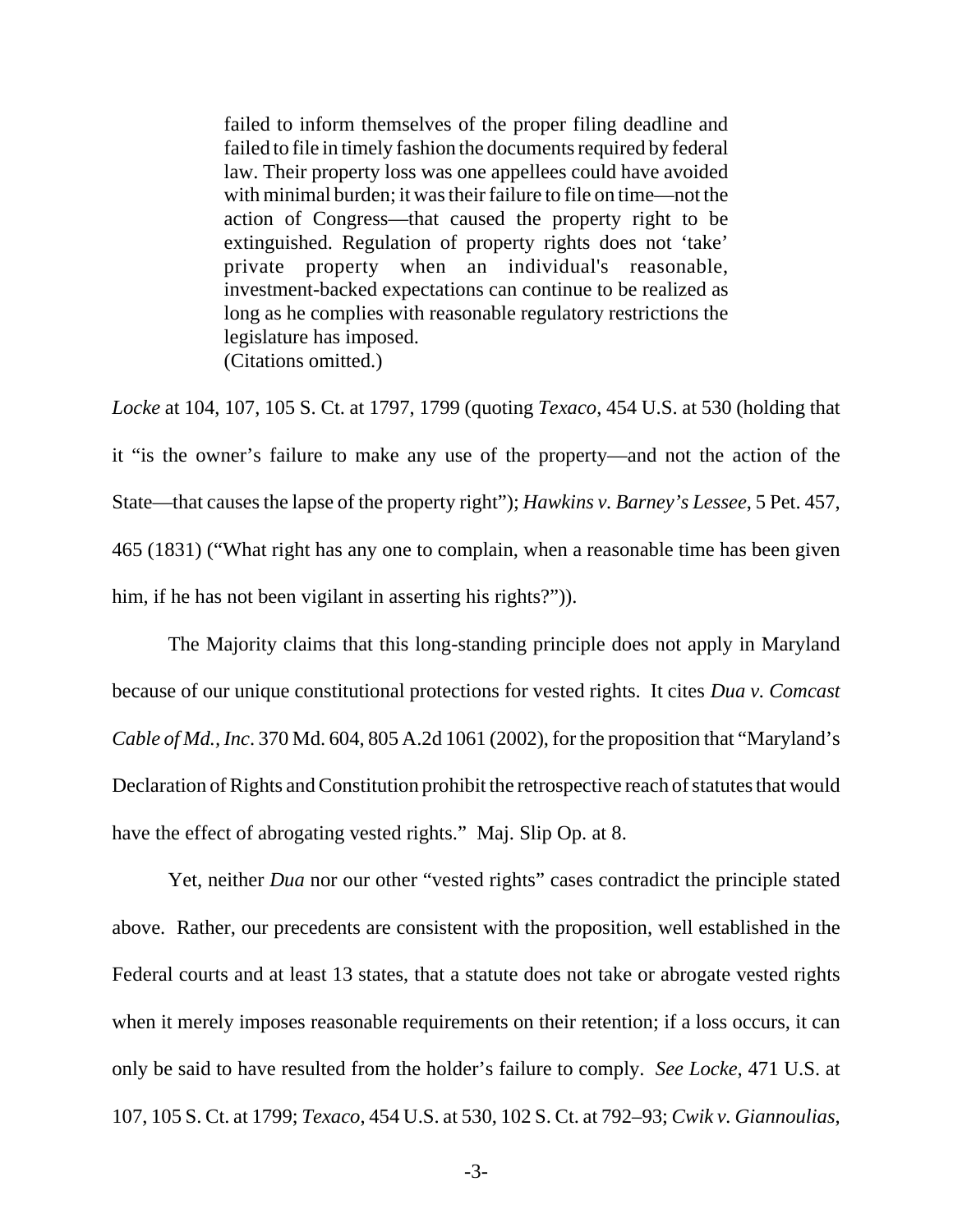930 N.E.2d 990, 996 (Ill. 2010); *Smolow v. Hafer*, 959 A.2d 298, 304 (Pa. 2008); *City of Kentwood v. Sommerdyke Estate*, 581 N.W.2d 670, 674–75 (Mich. 1998); *In re Yellowstone River*, 832 P.2d 1210, 1217 (Mont. 1992); *Ga. Marble Co. v. Whitlock*, 392 S.E.2d 881, 885–86 (Ga. 1990); *Opinion of Justices to House of Representatives*, 563 N.E.2d 203, 207–08 (Mass. 1990)*; Gerner v. Sullivan*, 768 P.2d 701, 705–06 (Colo. 1989); *State ex rel. A.A.A Inv. v. Columbus*, 478 N.E.2d 773, 775 (Ohio 1985); *Presbytery of Se. Iowa v. Harris*, 226 N.W.2d 232, 242 (Iowa 1975); *Morris v. Chiang*, 163 Cal. App. 4th 753, 760 (Cal. App. 2d Dist. 2008); *Rowlette v. State*, 656 S.E.2d 619, 624–26 (N.C. Ct. App. 2008); *Hooks v. Kennedy*, 961 So. 2d 425, 431–32 (La. App. 1st Cir. 2007); *Rocket Oil & Gas Co. v. Donabar*, 127 P.3d 625, 637 (Okla. Civ. App. 2005).

Although we have never considered a "registration" statute like this one, we have, in two analogous instances, evaluated the constitutionality of statutes that impose conditions on vested rights. In both instances we held, consistent with *Locke* and *Texaco*, that such statutes are constitutional as long as the holder of the right has a reasonable time and opportunity to protect it by complying with the statutory requirements.

In *Safe Deposit & Trust Co. v. Marburg*, 110 Md. 410, 414, 72 A. 839, 841 (1909), we upheld a statute that, like Chapter 290, extinguished a vested property right if the owner failed to act as required under the statute. The statute at issue made it easier for the tenant of a property to gain ownership of the land through adverse possession. Specifically, if the owner of the property failed to collect rent for twenty years, the statute specified that the owner's interest would be extinguished and fee simple would vest in the tenant of the property. *Id.* at 412, 72 A.2d at 840. The act thus imposed new restrictions on a vested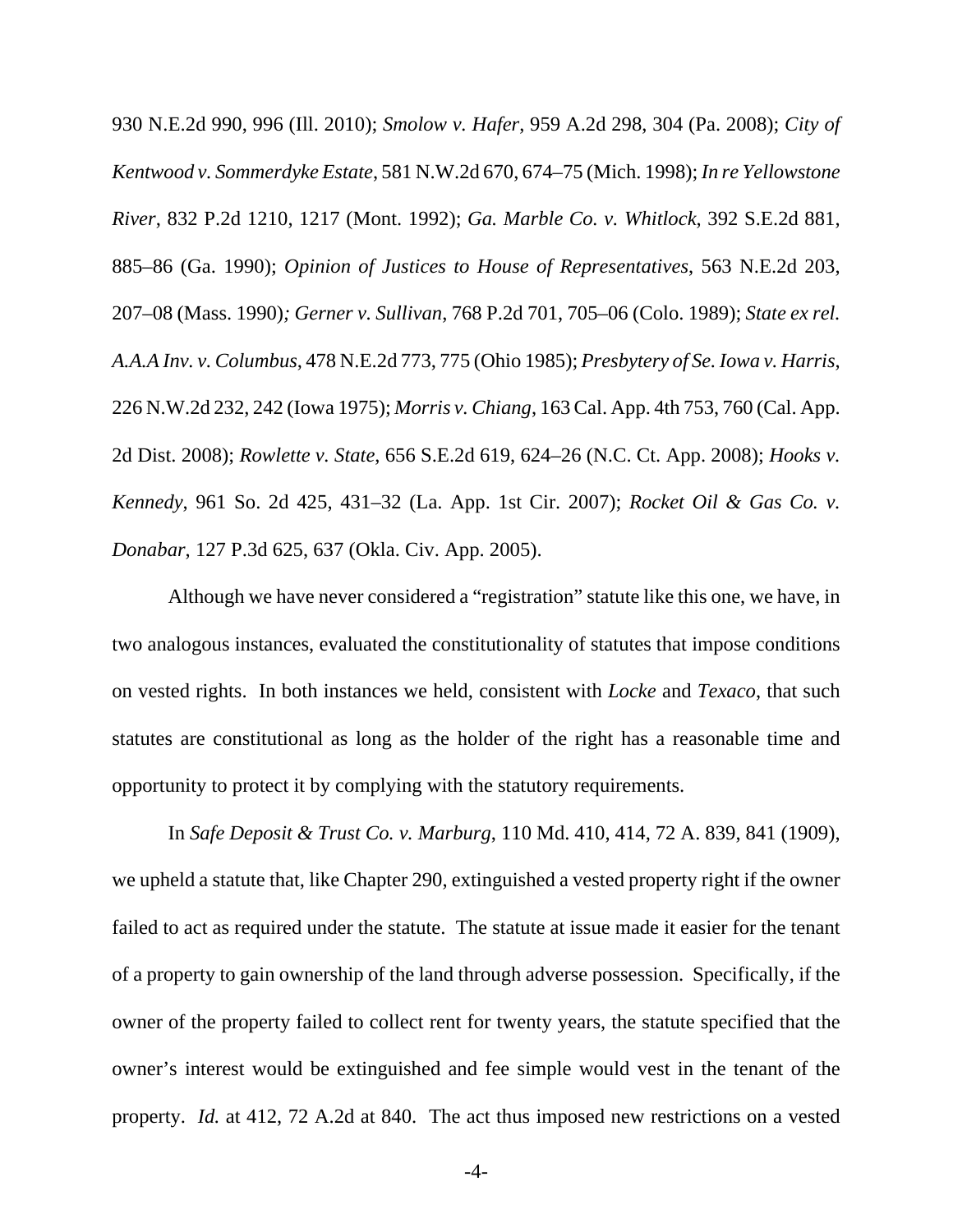property right and potentially resulted in a transfer of property from the landowner to the tenant. Nevertheless, we upheld the Act, stating that the legislature has the power "to pass laws which *may result* in vesting good titles in those holding lands by adverse possession—provided, of course, the former owners have a reasonable time after the passage of such laws within which to assert their rights." *Id.* at 414, 72 A. at 841 (emphasis added). The Act, we held, did not effect an unconstitutional abrogation of rights or taking of property. *See id.*

Similarly, in *Allen v. Dovell*, 193 Md. 359, 66 A.2d 795 (1949), we upheld a statute that required any person whose lands had been subject to a tax sale to file suit within three years or lose their remedy. In upholding the statute, we distinguished between statutes that immediately impair a vested right (which are unconstitutional) and statutes that provide a reasonable opportunity for the holder to protect the vested right (which are constitutional). Specifically, we held:

> It is true that the Legislature cannot cut off all remedy and deprive a party of his right of action by enacting a statute of limitations applicable to an existing cause of action in such a way as to preclude any opportunity to bring suit. However, the Legislature has the power to amend a statute of limitations either by extending or reducing the period of limitations, so as to regulate the time within which suits may be brought, **provided that the new law allows a reasonable time after its enactment for the assertion of an existing right or the enforcement of an existing obligation.** (Emphasis added.)

*Id.* at 363–64, 66 A.2d at 797; *see also Garrison v. Hill*, 81 Md. 551, 557, 32 A. 191, 192 (1895) ("The Legislature can unquestionably limit existing claims, provided a reasonable time is allowed after the passage of the Act for parties interested to institute proceedings, but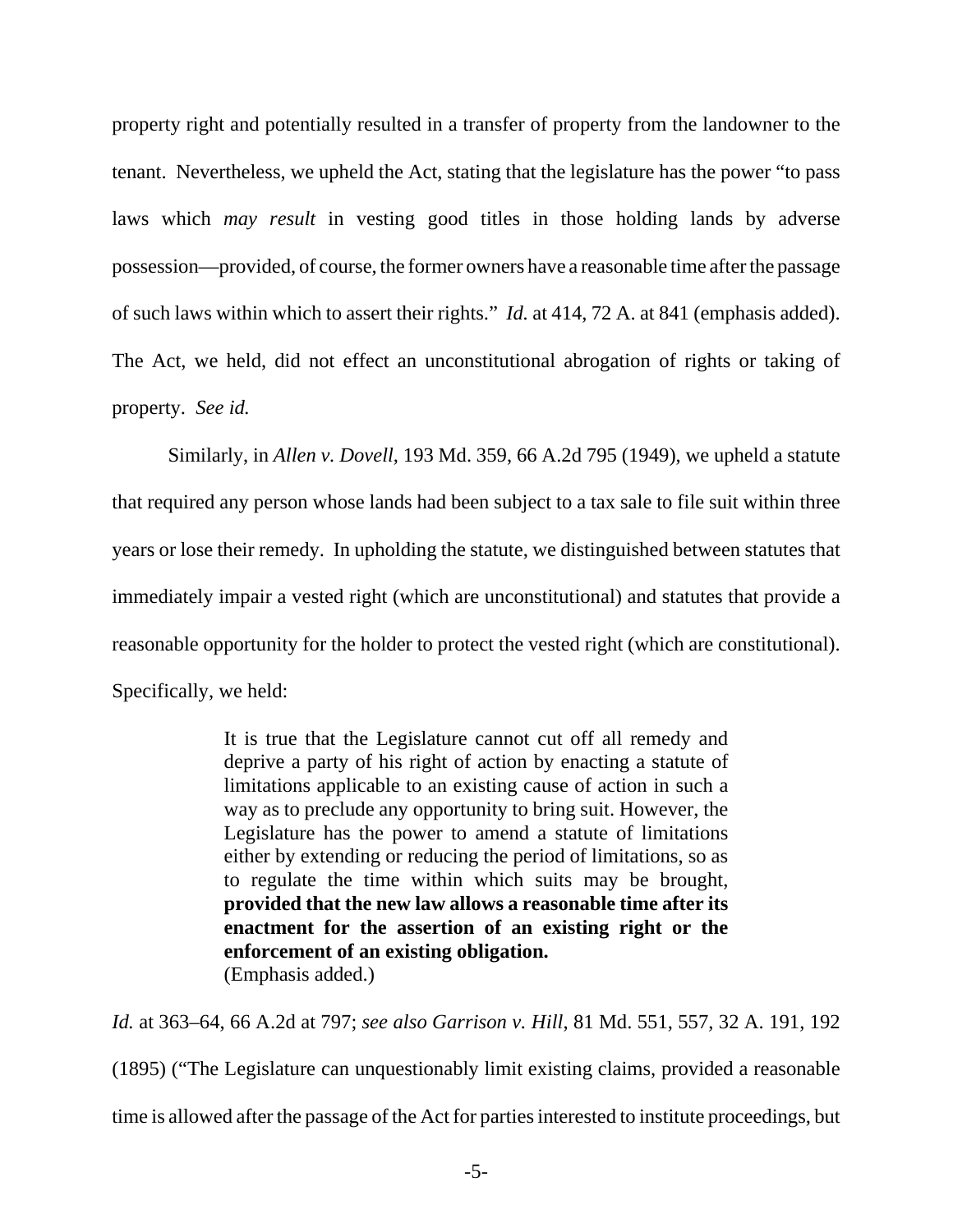it cannot bar a past right of action without providing a reasonable time within which suit can be brought.").

*Dua* reinforced this interpretation of our "vested rights" case law, holding that, when the legislature desires to shorten a limitations period, "[t]he Maryland Constitution requires that a plaintiff must have a reasonable period of time, after the enactment of the new statute, to bring the cause of action which existed under prior law." *Dua*, 370 Md. at 633, 805 A.2d at 1078. Thus, our "vested rights" cases indicate that the legislature has the power to use the abrogation of a vested right as a penalty for noncompliance with reasonable statutory requirements, even though it does not have the power to abrogate vested rights directly. When the holder of the right has a reasonable time and opportunity to protect it, no taking or impermissible abrogation occurs.

In addition to the "reasonable time" requirement, I would mandate a "reasonable notice" requirement, because presuming that a holder had notice of the enactment can, in some instances, deprive her of the constitutionally mandated "reasonable opportunity" to save the right. On this point I agree with the dissenters in *Texaco,* 454 U.S. at 540, 102 S. Ct. at 798 (1982) (Brennan, J., dissenting). This rule provides an additional layer of protection for those wishing to preserve their vested rights.<sup>4</sup> Indeed, the *Texaco* dissent's

<sup>4</sup> Indeed, in another context, this Court has decided *not* to rely on broader presumptions of notice when specific property interests were at stake. *See Anne Arundel County v. Halle Dev.*, 408 Md. 539, 971 A.2d 214 (2009). In *Halle*, a class of citizens sued Anne Arundel County for a refund of surplus "impact fees" which had been collected pursuant to local statute, but for which the County had failed to follow the statutory refund procedure. *Id.* at 546–47, 971 A.2d at 218. The County presented a statute of limitations defense, and argued that it should run from the moment that the refunds were due, under the statute. Thus, the County sought to impute notice of the mandated refund procedure to the plaintiffs, and by (continued...)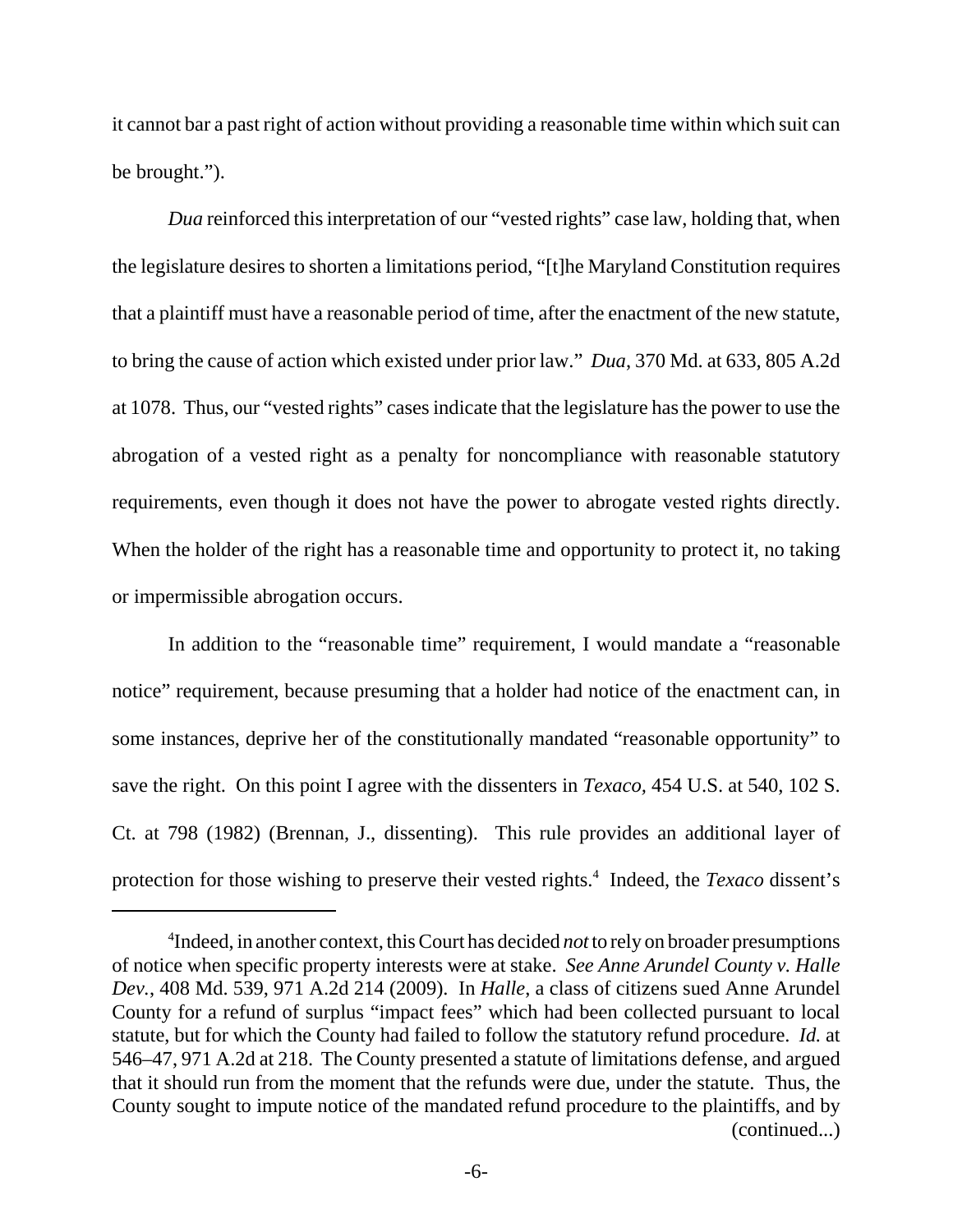framework is markedly similar to the Maryland "vested rights" case law in that it provides heightened scrutiny (but not automatic invalidation) for statutes that apply retroactively to vested rights. *Compare Dua*, 370 Md. at 632–33, 805 A.2d at 1078 ("Although there may not ordinarily be a constitutionally protected vested property right in a particular . . . cause of action accruing *after* a statute limits or abrogates the cause of action, there normally is a vested property right in a cause of action which has accrued prior to the legislative action.") (citations and quotations omitted) *with Texaco*, 454 U.S. at 543, 102 S. Ct. at 800 (Brennan, J., dissenting) ("It does not follow, however, that what [a State] can legislate prospectively it can legislate retrospectively. The retrospective aspects of legislation, as well as the prospective aspects, must meet the test of due process, and the justifications for the latter may not suffice for the former.").

The Majority employs a strained reading of *Marburg* and *Allen* to justify striking down Chapter 290. The Majority holds that these cases apply "solely to remedies and rules of evidence," as opposed to "real property and contractual rights." Maj. Slip Op. at 14, 15. This focus on the difference between "property rights" and "remedies and rules of evidence" is a distinction without a difference. The "remedies" and "rules of evidence" upheld in *Marburg* and *Allen* affected vested real property and contractual rights just as Chapter 290

<sup>(...</sup>continued)

doing so impute notice of their alleged injury so as to start the clock on the statute of limitations. *See id.* at 562, 971 A.2d at 228. This Court, however, declined to apply this presumption. Thus, the generally applicable presumption should yield to more specific, equitable concerns when it is unlikely that a person would have been reasonably able to discover the requirements and implications of that law. *See id*. at 565, 971 A.2d at 229 (stating that to discover their injury, the plaintiffs would have had to "file a Public Information Act request seeking . . . documents and information[,]" and then reviewed those documents to determine whether the government had complied with the statute).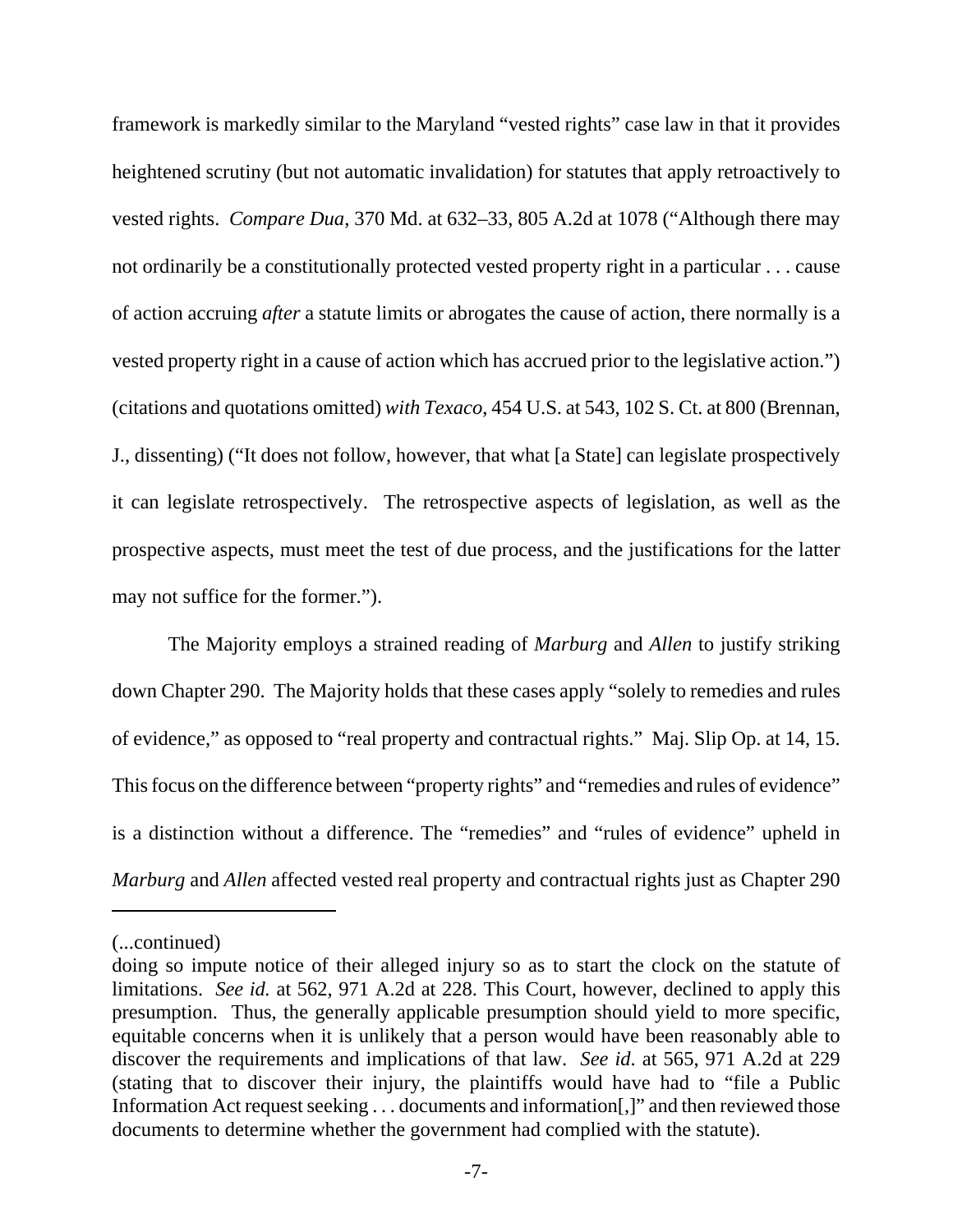does. As with Chapter 290, those laws extinguished vested rights if the holders of those rights failed to comply with reasonable statutory requirements in a reasonable time. *Marburg* did not limit its holding to rules of evidence, and I submit that no fair reading of it suggests any such a limitation. Indeed, *Marburg* makes it clear that the statute at issue threatened the same penalty as Chapter 290:

> The effect of the Act of 1884 is to vest the title of the former landlord in the tenant, when it is shown that no rent has been demanded or paid for the statutory period . . . .

*Marburg*, 110 Md. at 417, 72 A. at 842. *Marburg* also held that the legislature can "change[] the statutes of James I" such that failing to act in a reasonable period will "extinguish [the holder's] title." *Id.* at 415, 417, 72 A. at 841, 842.

*Marburg* is more closely analogous to the present case than the majority admits. Although adverse possession had existed since before the founding of the United States, the legislature in *Marburg* passed a *new statute* that created a *new rule*, providing for potential extinguishment of property rights in additional cases. 110 Md. at 415, 72 A. at 841. It was not simply the old "common law rule" of adverse possession causing extinguishment. Rather, as we observed in *Marburg*, the legislature had "change[d] the common law rule" by passing a new statute that was "similar to" adverse possession, but not identical to it:

> There would seem to be no doubt that **the Legislature intended by the Act of 1884**, not only that the rent shall be conclusively presumed to have been extinguished, when there has been no demand or payment for more than twenty consecutive years, but that the reversionary interest of the owner of the fee should be barred and terminated.

> [W]hen [property is extinguished under the Act] the tenant's rights are **similar to those vested in one holding by adverse**

\* \* \*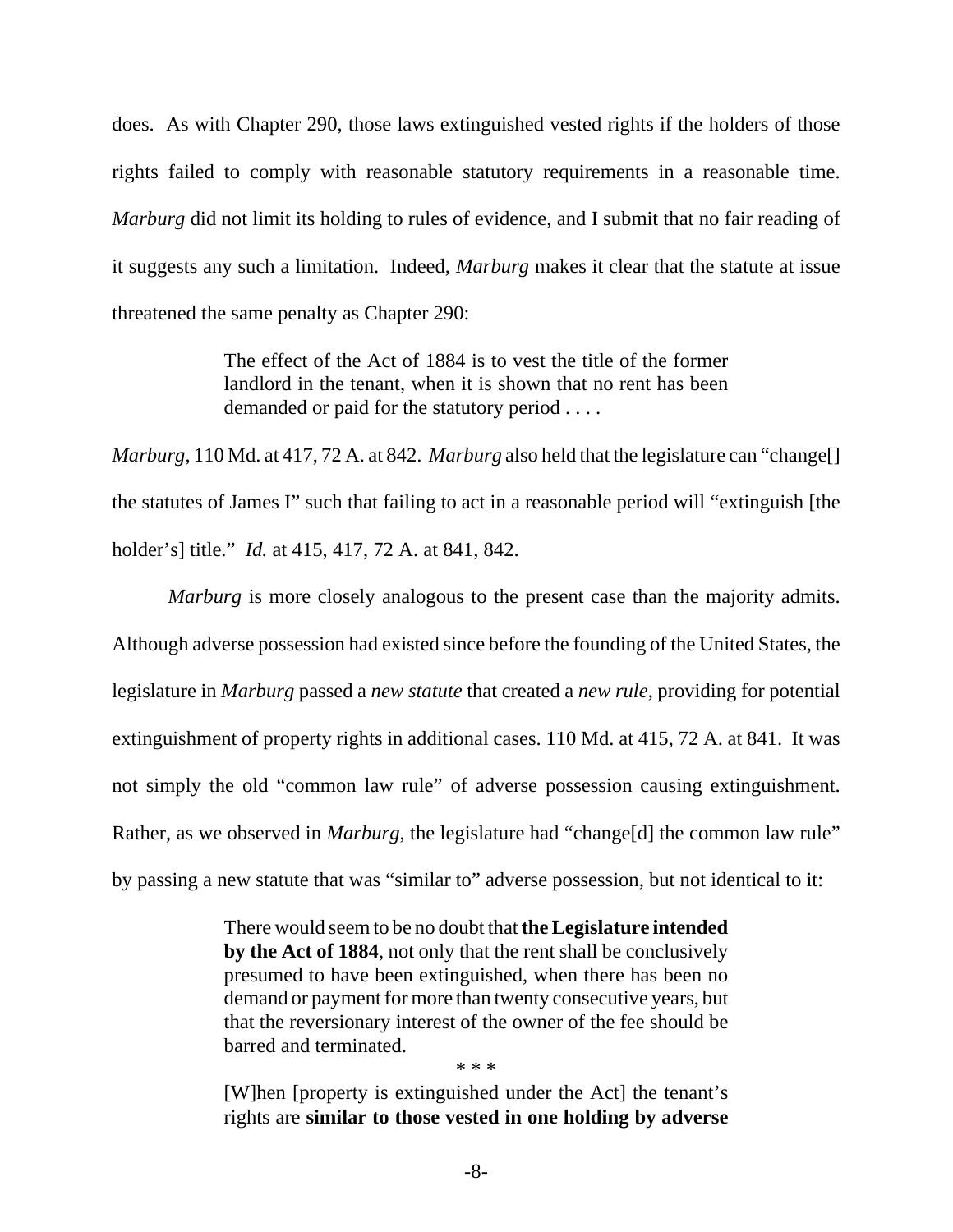#### **possession** . . . .

**Under this statute**, when there has been no demand or payment for more than twenty years, it is conclusively presumed that the rent has been extinguished—that is to say, there is a presumption that it has been extinguished by a deed, just as there is the presumption of a grant in ordinary cases of adverse possession. (Emphasis added.)

*Id.* at 412–13, 417, 418, 72 A. 840, 842. Thus, *Marburg* did not merely impose an "evidentiary restriction" in adverse possession cases, as the Majority says, but it was a case in which the legislature created a new statute threatening the abrogation of vested property rights—and we upheld it. Because Chapter 290 does the same thing, *Marburg* instructs that we should uphold this legislation. The legislature can change the system of ground leases such that failing to act in a reasonable period will extinguish the ground lease. *See* Md. Code (1974, 2010 Repl. Vol.), § 8-708 of the Real Property Article.

 In a similar vein, the Majority cites *Allen* for the proposition that "cut[ting] off *all* remedy . . . in such a way as to preclude any opportunity to bring suit . . . deprive[s improperly] a party of his [accrued] cause of action . . . ." Maj. Slip Op. at 17. I have no quarrel with this principle. But it is not an apt description of Chapter 290, which cuts off no remedy and divests no rights unless the holder fails to register within the allotted time. Indeed, in the same paragraph, the *Allen* Court addressed an issue more akin to the present one:

> [T]he Legislature has the power to amend a statute of limitations either by extending or reducing the period of limitations, so as to regulate the time within which suits may be brought, provided that the new law allows a reasonable time after its enactment for the assertion of an existing right or the enforcement of an existing obligation. . . . **In the instant case**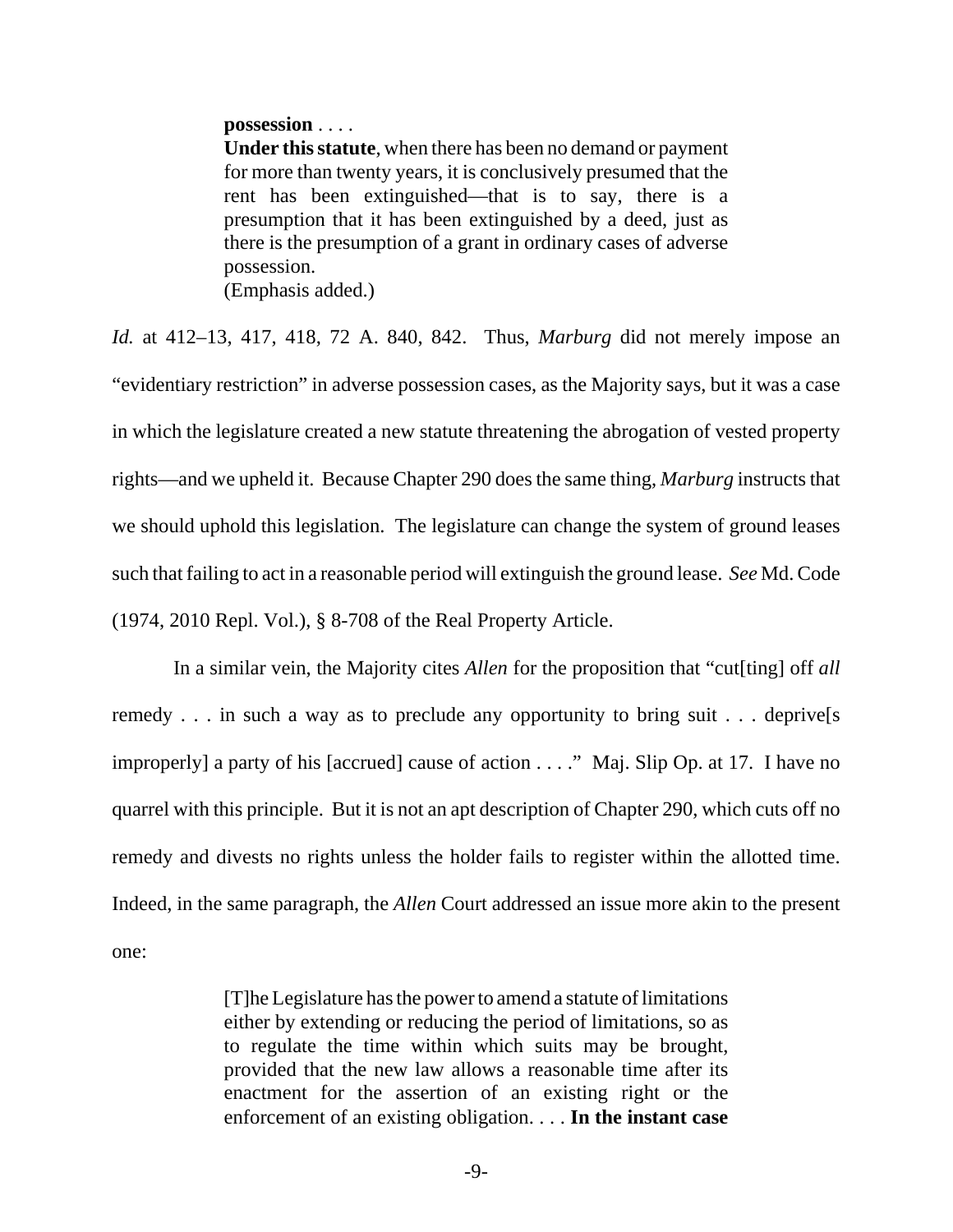**it is obvious that complainant was not denied due process of law, as she had three years after the statute of limitations took effect June 1, 1937, in which to challenge the title of the purchaser.** (Emphasis added.)

*Allen*, 193 Md. at 363–64, 66 A.2d at 797. *Allen* held, as I would, that a statute is not constitutionally infirm for threatening to abrogate a vested right unless it does so without giving the holder a reasonable time and opportunity to save it. *Id.* at 363–64, 66 A.2d at 797.

Finally, the Majority quotes *Bauger v. Nelson*, 9 Gill 299, 309 (1850), for a similarly

inapt piece of dicta, reasoning:

[A] statute that "divests a right through instrumentality of the remedy, and under the preten[s]e of regulating it, is as objectionable as if [aimed] directly at the right itself." This is a substantially similar situation to the present case where Chapter 290 purports to regulate vested rights, but in effect removes all remedies and extinguishes those rights completely.

Maj. Slip Op. at 17 (quoting *Bauger*, 9 Gill at 309). Again, I do not challenge the principle of law stated in *Bauger*, but it is inapt because Chapter 290 does not divest a right *under the pretense of regulating it*. Rather, Chapter 290 makes no pretense—it *openly* regulates the right to ground rent by requiring registration, and gives the holders a reasonable time and opportunity to completely protect their rights. This kind of statute, as we observed in *Marburg*, is unquestionably constitutional:

> [T]here can be no doubt that the running of the statute may not only affect the remedy of the holder of the paper title, but may extinguish his title, vest title in fee in the adverse holder, and the constitutionality of statutes having such result is no longer an open question.

*Marburg*, 110 Md. at 417, 72 A. at 842.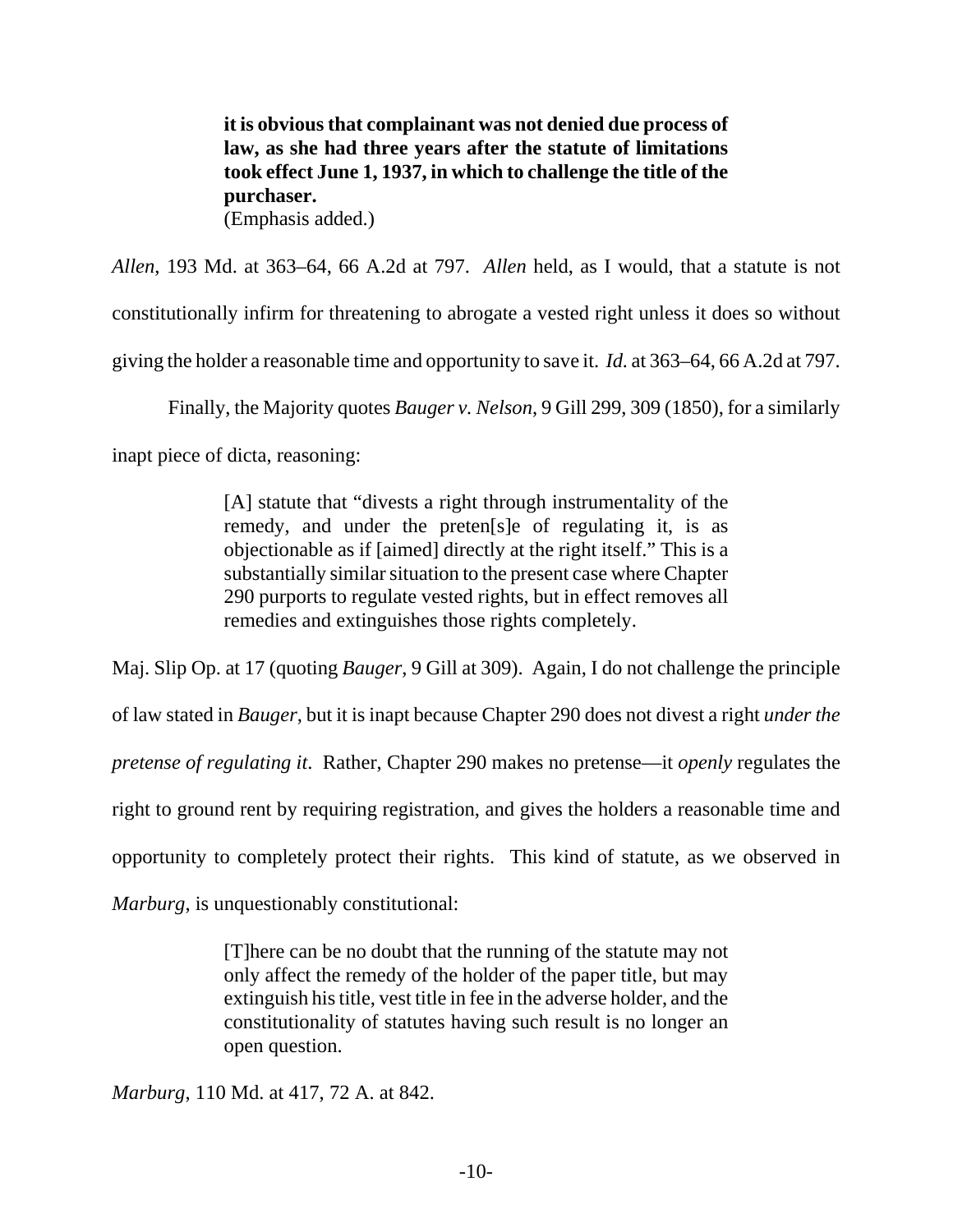Under the fairest reading of our "vested rights" case law, the Majority is incorrect that the Maryland Declaration of Rights and Constitution "prohibit the retrospective reach of statutes that *would result* in the taking of vested property rights." Maj. Slip Op. at 8 (emphasis added). Rather, the Maryland Declaration of Rights and Constitution prohibit the retrospective reach of statutes that *actually take or abrogate* vested property rights. When a statute gives the holder of a vested right a reasonable time and opportunity to protect it by complying with reasonable statutory requirements, the statute cannot be said to take or abrogate anything.

Under this standard, Muskin's claim must fail because Chapter 290 gave him a reasonable time and opportunity to protect his rights.<sup>5</sup> He claims that he did not have a reasonable opportunity because registering his ground leases would have been unreasonably burdensome. Yet, as the Majority observes, he has not shown that it would have taken any undue effort to comply with the statute. Therefore, I would hold that he lost his rights because he failed to comply with the statute's reasonable requirements, not because the statute took or abrogated them.

Muskin stated in an affidavit that the cost of registering would have exceeded the annual rental income for more than one quarter of his ground rentals; would have exceeded

<sup>&</sup>lt;sup>5</sup>We need not examine, in this case, whether there was any constitutional issue with regard to *notice* because Muskin undisputably had actual notice of the statute. Moreover, even if Muskin had not had actual knowledge, we find it highly unlikely that the statute in this case would be unconstitutional for lack of notice. The requirements imposed by the legislature in this case are not "sufficiently unusual in character, [nor] triggered in circumstances so commonplace, that an average citizen would have no reason to regard the triggering event as calling for a heightened awareness of one's legal obligations." *Texaco*, 454 U.S. at 547, 102 S. Ct. at 801 (Brennan, J., dissenting).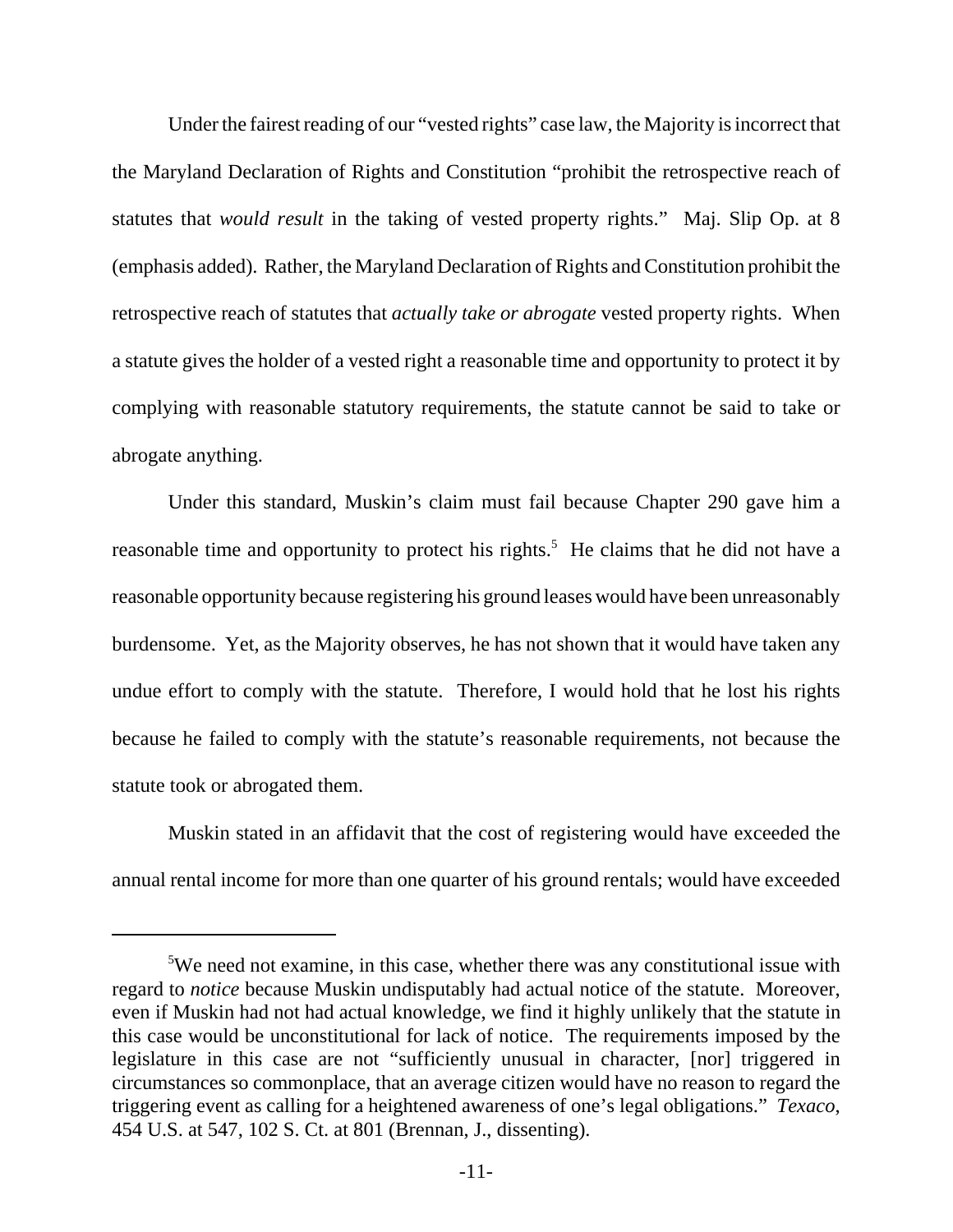the fair market value of some of his ground rentals; has "destroyed" the value of the smaller ground rentals and has reduced the value of the trust's assets by more than 50 percent.<sup>6</sup> He also claims that the cost of registering would have consumed more than 50 percent of the annual income of most of his ground lease. He estimates that registering the ground leases would have "easily exceed[ed] \$25 per ground rent, and may [have] exceed[ed] \$50 per ground rent," taking into account filing fees and "preparation costs."7 The median rent for his ground leases was \$48.

Muskin's allegation that the registration form was burdensome derives from his belief that a registrant needed to conduct a full title search before registering each ground lease. He believed that he needed to do a title search for each ground lease because the Department's registration form required applicants to check one of four boxes indicating when each ground lease was created. Because a title search was cost prohibitive, Muskin did not conduct any, and he did not submit any registration forms. He stated, "I don't know what else I could have done."

The section of the registration form, which Muskin believed required an extraordinary effort to complete, appeared as follows:

### **6. Range of Years in Which the Ground Lease was Created:**

 $\Box$  Prior to April 8, 1884;

 $6$ Muskin claims that as of August 27, 2010, the trust had cash assets of only \$800, and had received only \$3000.

 $7$ He claims that he attempted to sell his ground leases instead of bringing this lawsuit, but that "because of the uncertainty of [Chapter 290] . . . the value of ground rents has plummeted. And I've had no meaningful offers to purchase the ground rents." Thus, he claims that his only means to protect his property was to file this lawsuit.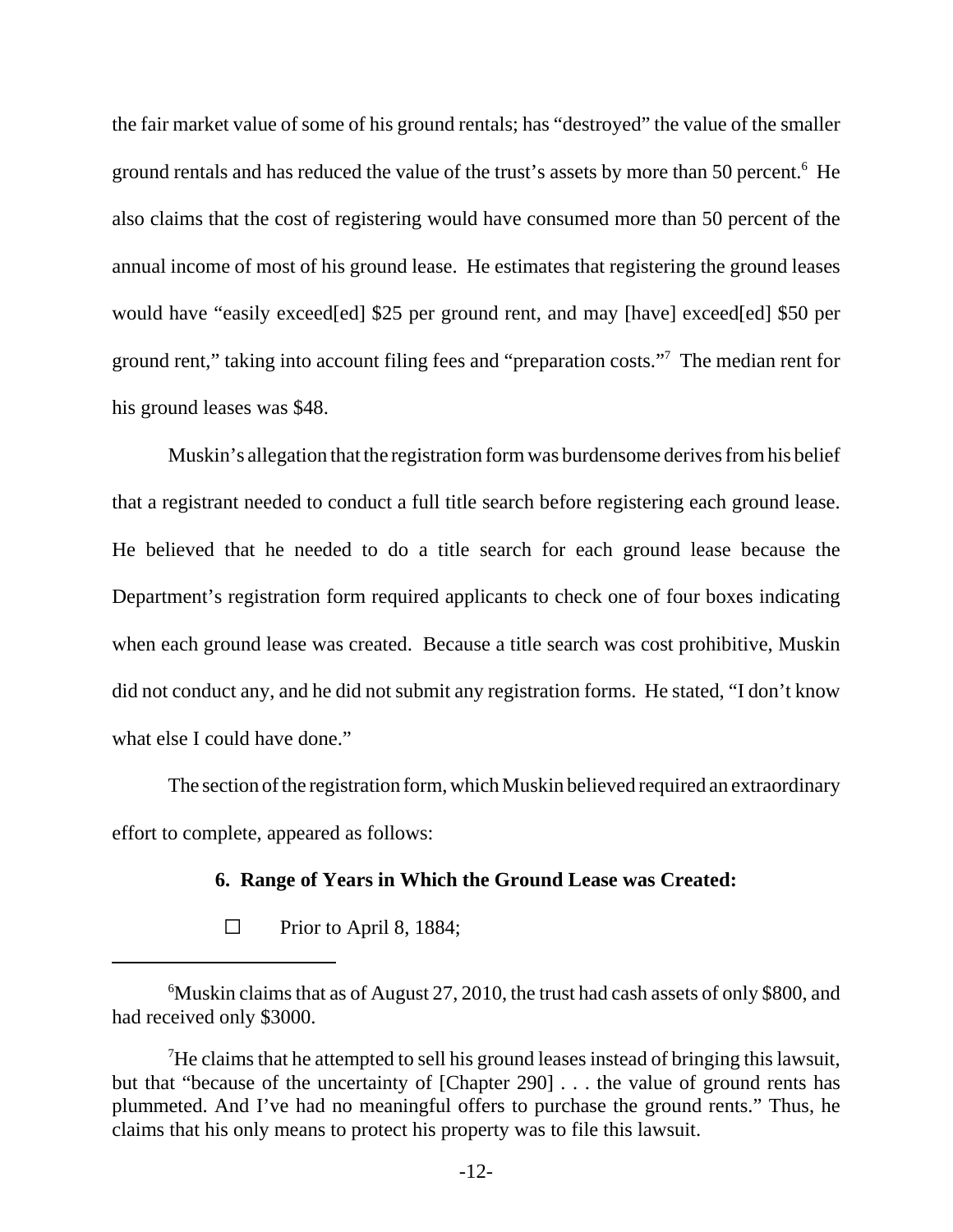- $\Box$  Between April 8, 1884 and April 15, 1888;
- $\Box$  Between April 6, 1888 and July 1, 1982; or
- $\Box$  July 2, 1982 or later

The registration form further merely stated that the filer needed to indicate the date "to the best of the filer's knowledge." The form did not require the filer to attest to the accuracy of any information.8

To prove that the requirements of a statute are unreasonably burdensome, a person must "show sufficiently how the procedure followed amounted to a denial of due process." *Casey v. Mayor of Rockville*, 400 Md. 259, 321, 929 A.2d 74, 111 (2007); *see also Roberts v. Total Health Care, Inc.*, 349 Md. 499, 510, 709 A.2d 142, 147 (1998) ("To invoke the protections of procedural due process in a property context, the party asserting unconstitutionality must show that (1) State action has been employed (2) to deprive that party of a substantial interest in property."); *Sutton v. Cleveland Bd. of Educ.*, 958 F.2d 1339, 1349 (6th Cir. 1992) (holding that "in a procedural due process case . . . the plaintiff . . . carries the burden of pleading and proving the inadequacy of state processes").

Under this standard, I would hold that the requirements of Chapter 290 were not unreasonably burdensome. The registration form merely stated that the filer needed to indicate the date of creation "to the best of the filer's knowledge[,]" and required no further attestation of accuracy.<sup>9</sup> As the Majority recognizes, the phrase "to the best of my

<sup>&</sup>lt;sup>8</sup>The date on which the ground lease was created affects only the redemption amount that a tenant would need to pay in the case of a redemption

<sup>&</sup>lt;sup>9</sup>The ground lease registry form also required holders to identify the property's (continued...)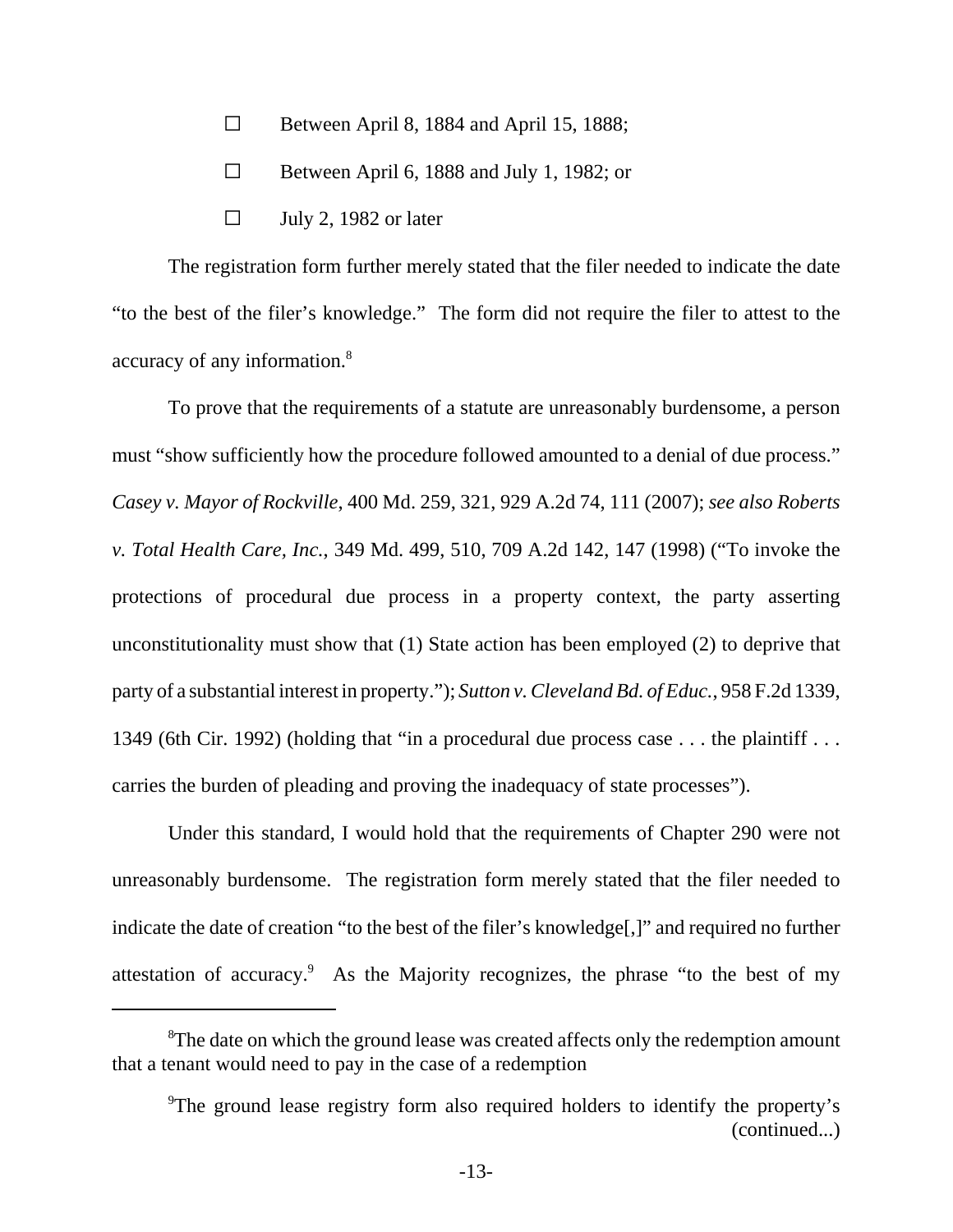knowledge" injects significant uncertainty into the subject statement. *See*, *e.g.*, *Cotton v. Frazier*, 95 S.W.2d 45, 47 (Tenn. 1936) ("The qualifying words 'to the best of my knowledge and belief' in the oath . . . would vitiate the verification under certain conditions, leaving the affidavit too much subject to the objection of uncertainty in affirmation . . . ."). Such a qualification indicates that the declarant might not have personal knowledge of the truth of the statement. *See SCR Joint Venture L.P. v. Warshawsky*, 559 F.3d 133, 139 (9th Cir. 2009) (observing that the phrase "'to *the best of* my knowledge' . . . seems to inject a level of uncertainty into just how sure the declarer is of the truth of the asserted fact"). Many courts have characterized the phrase as "equivocal." *See Swanson v. Kraft, Inc.*, 775 P.2d 629, 638 (Idaho 1989) (giving "to the best of my knowledge" as an example of an "equivocating phrase[]"); *Portee v. State*, 627 S.E.2d 63, 66 (Ga. Ct. App. 2006) (describing such statements as "equivocal at best"). As these cases demonstrate, the common and legal understanding of the phrase "to the best of my knowledge" removes assurances of accuracy. Therefore, contrary to Muskin's belief, he did not need to conduct a title search to comply with the requirements of Chapter 290.

Because Muskin's belief that he needed to conduct a title search was his sole basis for arguing that the requirements were unreasonable, I would hold that he has not shown that Chapter 290 denied him a reasonable time and opportunity to protect his vested rights. An incorrect belief about statutory requirement does not "show sufficiently" that the requirement

<sup>(...</sup>continued)

address, tax identification number, and deed reference information. It also required the holder to identify the name and address of the tenant, the name and address of the person to whom ground rent is payable, and the date and amount of the ground rent obligation. None of the information is made under penalty of perjury.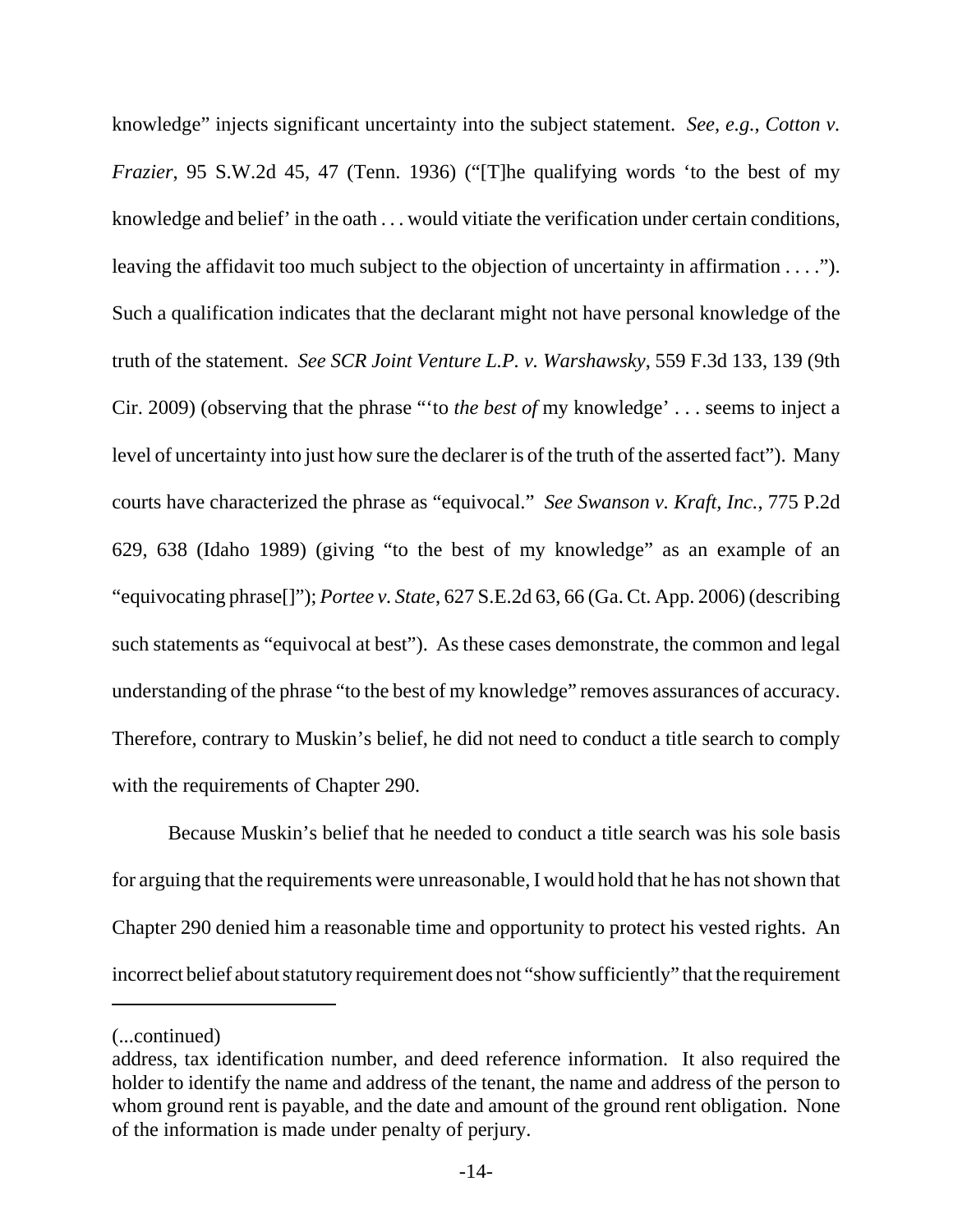was so unreasonable that it amounted to a denial of due process. In fact, nothing in the record indicates that Muskin submitted any registration forms on behalf of his trust or otherwise attempted to comply with the statute.<sup>10</sup> Thus, he has not met his "burden of ... proving the inadequacy of state processes." *Sutton*, 958 F.2d at 1349. He would have needed to do more to show that the requirements of Chapter 290 were actually so unreasonable that they deprived him of his vested property rights without due process.

Moreover, in other circumstances, vested rights holders are required to do much more than the legislature required under Chapter 290. For example, when a legislature imposes or shortens a statute of limitations, the holder of a vested cause of action is required to initiate a lawsuit within the statutory grace period, a far more arduous task than completing a simple, two-page form. Such a form, without more, is not an unreasonably burdensome requirement.

I would hold, therefore, that Muskin had an objectively reasonable time and opportunity to protect his vested rights without incurring undue cost or burden. The difficulties he perceived, and his claim that a full title search was required, were objectively unreasonable and could have been easily addressed by calling the Department. His failure to do so is insufficient to show a lack of reasonable opportunity or a denial of due process.

<sup>&</sup>lt;sup>10</sup>Muskin did not know when his ground leases were created, and therefore did not check any of the relevant boxes or submit any forms for his ground leases. He stated, "I would no more check a box on that form that I didn't know the answer to than I would jump into a swimming pool where I didn't know how deep it was." He stated in oral argument that he submitted two registration forms for a family member, one of which indicated that he did not know when the ground lease was created and one of which stated that the ground lease was created between 1632 and 1950. The Department rejected these registration forms and returned them to him. These forms, however, are not in the record, and have no bearing on the ground leases at issue in this case.